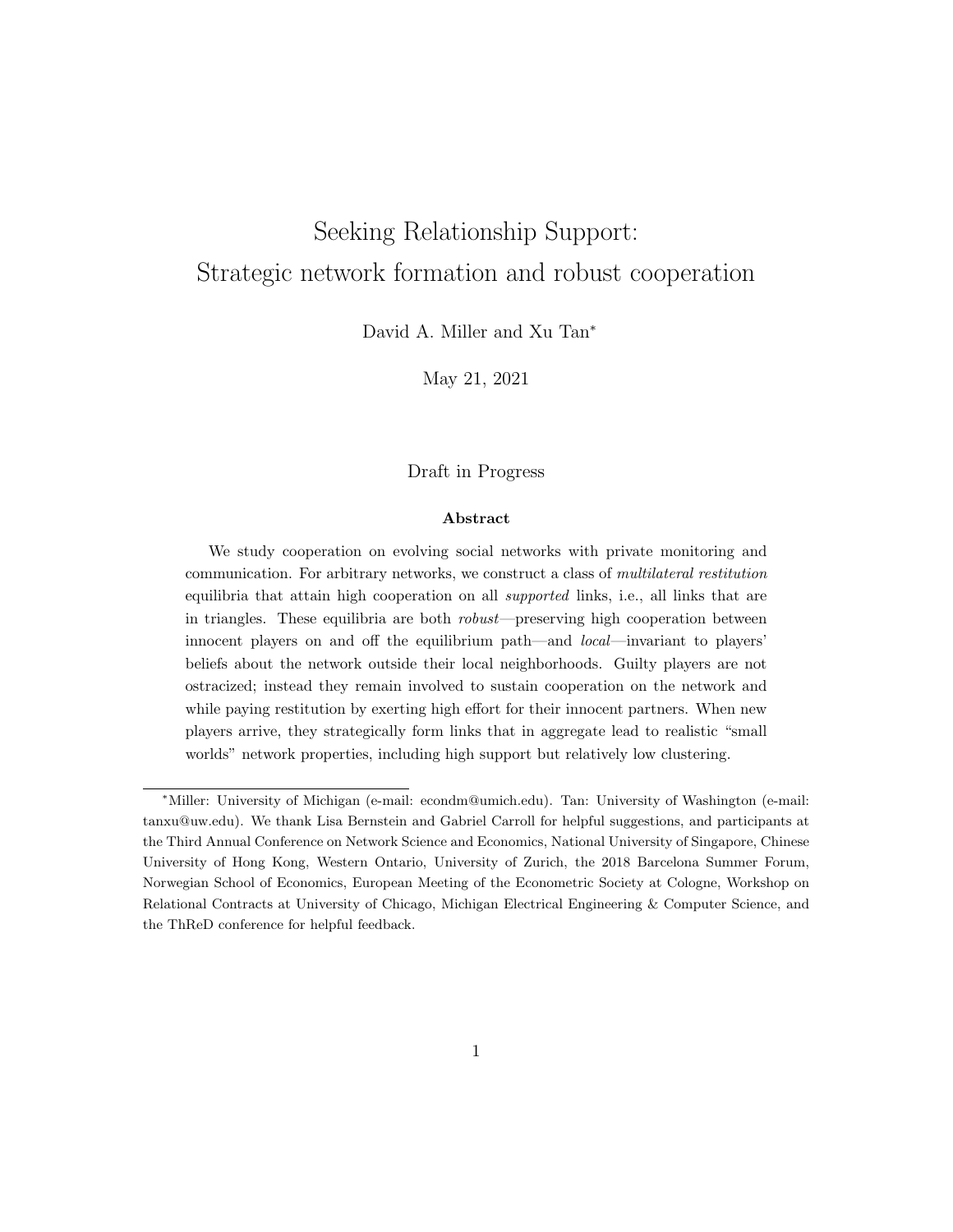# 1 Introduction

Consider a growing social network in which each link is an ongoing productive relationship. Within a relationship, the partners benefit from each others' efforts, but each has an individual temptation to shirk. Since these relationships are organized within a social network, there is scope for multilateral enforcement: if a player shirks on one partner, and that partner informs other players in the network, then eventually the deviator may be punished by multiple partners. Because the multilateral punishment from the community is harsher than a bilateral punishment, it can help sustain a higher degree of cooperation.

Since the nature of multilateral enforcement is shaped by the network, players may strategically choose which relationships to form, anticipating future cooperation. When new players arrive and find opportunities to connect, they may favor relationships that are well suited to multilateral enforcement. Over time, players' choices, aggregated, shape the long-run evolution of the network and its global properties.

In this paper we introduce a class of *multilateral restitution* equilibria that implement multilateral enforcement with private monitoring on an arbitrary network, with two important properties. First, it is local: each player's strategy depends only on the structure of her local neighborhood and the events that occur within it. Second, it is robust: when a punishment arises, its ramifications do not cascade through the network; instead the effect is contained within the deviator's neighborhood.

We apply multilateral restitution equilibria as a tool to study the evolution of the network when newly arriving players get random opportunities to meet "strangers" and become "friends", and then get opportunities to meet friends of friends (building on [Jack](#page-27-0)[son and Rogers](#page-27-0) [2007\)](#page-27-0). Their strategic choices, anticipating cooperation equilibrium, result in a network with "small worlds" properties that are conducive to multilateral enforcement. In particular, the global network features high "support", but low "clustering". High support means that each pair of linked partners is likely to have at least one mutual neighbor [\(Jackson, Rodriguez-Barraquer, and Tan](#page-27-1) [2012\)](#page-27-1); low clustering means that two players who share a mutual neighbor are unlikely to be linked to each other. Intuitively, under multilateral restitution a supported link enjoys higher cooperation, so players seek support for their relationships. In contrast, players do not have an incentive to seek clustering beyond what is needed to obtain support. In all, our results contribute to a unified understanding of how multilateral enforcement can both influence and be influenced by the evolution of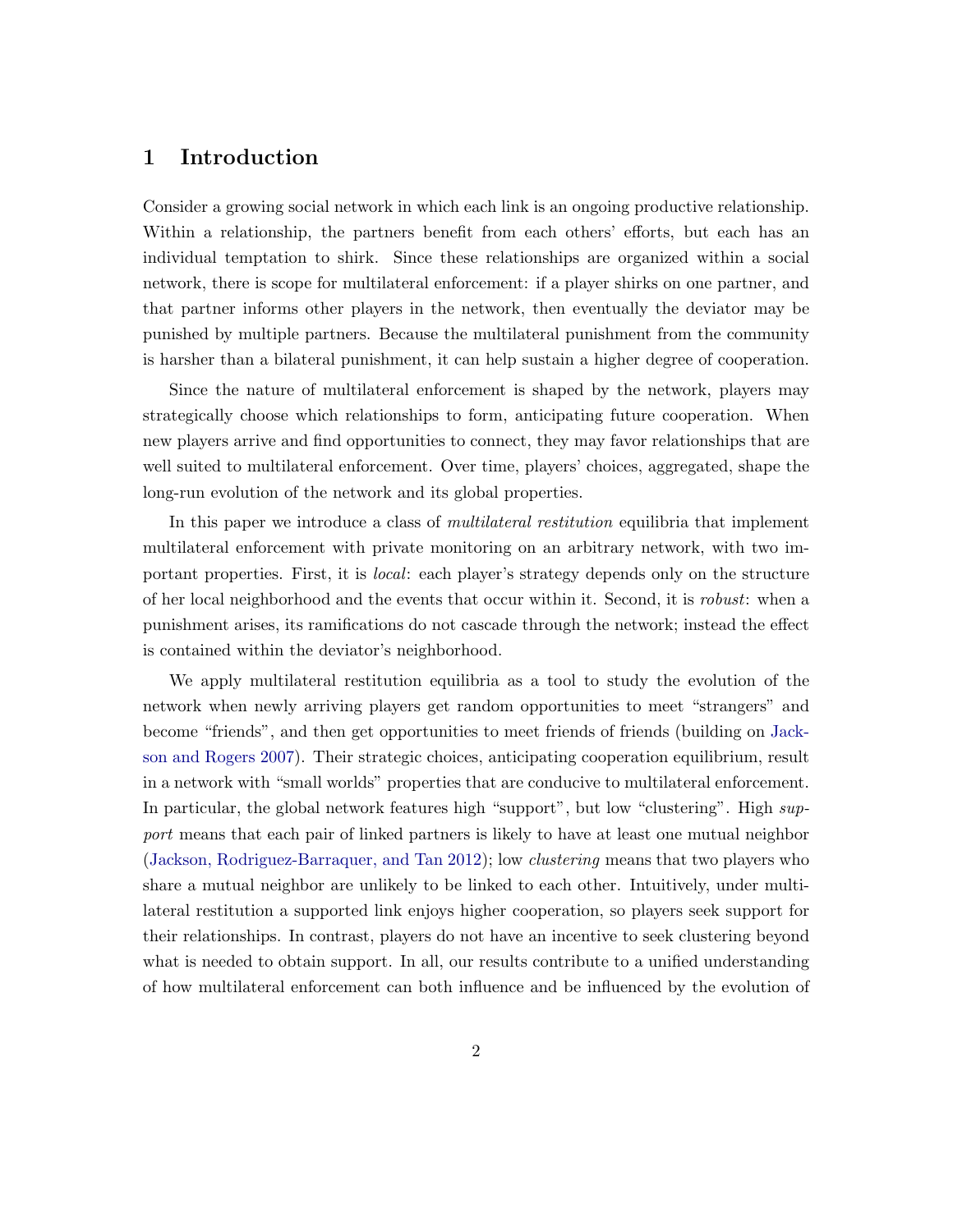social networks.

Our focus on strategies that are local contrasts with much of the theoretical literature on multilateral enforcement, which has assumed that the entire network is commonly known. In reality, the players may observe only a *local subset* of the entire network. For example, multilateral enforcement helps support joint production and risk sharing in rural villages of developing countries. [Breza, Chandrasekhar, and Tahbaz-Salehi](#page-26-0) [\(2016\)](#page-26-0) surveyed villages in Karnataka in southwest India, and found that the respondents' knowledge about the social network is highly localized.<sup>[1](#page-0-0)</sup>

We focus on strategies that are *robust* since infractions arise and are punished in reality, and yet multilateral enforcement persists rather than breaking down. In the theoretical literature, early studies of multilateral enforcement either took truthful communication for granted (simplifying the task of making enforcement robust) or focused on "contagion" strategies in which a single infraction leads to widespread breakdown of social cooperation. As social networks and cooperative arrangements are durable in the real world, they must not rely on widespread breakdown of cooperation as punishment. More recent literature (particularly [Ali and Miller](#page-26-1) [2016\)](#page-26-1) has identified truthful communication as the key difficulty in constructing equilibria in which innocent players continue to cooperate. Our multilateral restitution equilibria guarantee that innocent players will not be harmed by truthfully conveying information about who has deviated.

Recent work on the theory of cooperation in social networks has largely taken a normative view on how to compare networks. Broadly speaking, the literature finds that denser networks yield more cooperation.<sup>[2](#page-0-0)</sup> In contrast, the descriptive empirical side of the literature has found that social networks are not particularly dense. Compared to the dense networks that are optimal under many theories, real social networks have similarly high support, but dramatically lower clustering. As a result, for a given population and a given average degree, real social networks are much more "expansive" [\(Ambrus, M¨obius,](#page-26-2) [and Szeidl](#page-26-2) [2014\)](#page-26-2) than is optimal under these theories. In this paper we take a positive theoretical approach, to study which networks players may form through their strategic

<sup>&</sup>lt;sup>1</sup>For instance, 46% of respondents are not able to guess whether there is a link between a given pair of individuals, and conditional on making a guess, the accuracy is only 33%. Their findings are consistent with other surveys on people' knowledge of their networks. For example, [Krackhardt](#page-27-2) [\(1990\)](#page-27-2) finds that the accuracy of knowing other people's connections is 15%–48% within a startup firm with 36 employees; [Casciaro](#page-27-3) [\(1998\)](#page-27-3) finds the accuracy is around 45% in a research center of 25 people.

 $2$ See, for example, [Ali and Miller](#page-26-3) [\(2013\)](#page-26-3); Ambrus, Möbius, and Szeidl [\(2014\)](#page-26-2); [Jackson, Rodriguez-](#page-27-1)[Barraquer, and Tan](#page-27-1) [\(2012\)](#page-27-1); [Wolitzky](#page-27-4) [\(2013\)](#page-27-4); Karlan, Möbius, Rosenblat, and Szeidl [\(2009\)](#page-27-5).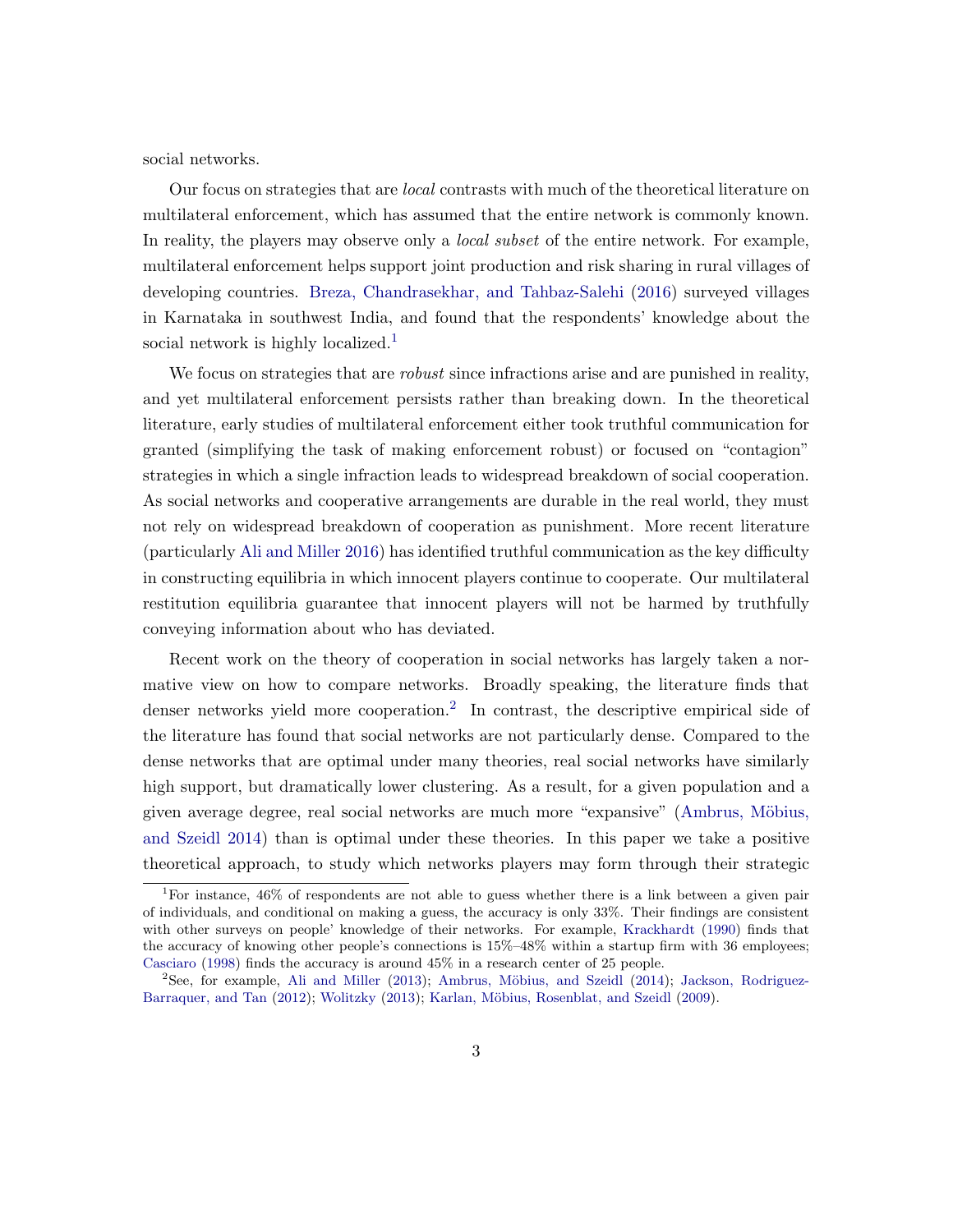

<span id="page-3-0"></span>Figure 1: (Top) Network enforcement by ostracism; (Bottom) Network enforcement by multilateral restitution.

interactions. We find that anticipating cooperation, players seek out support for their relationships, generating networks with high support but low clustering, along with other "small world" characteristics like connectedness, small average distances, and realistic degree distributions.

Multilateral restitution The challenge in constructing robust equilibria with multilateral enforcement on an arbitrary network arises from interactions among overlapping neighborhoods. After player 1 deviates by shirking on player 2, for multilateral enforcement player 2 should inform player 3 of the deviation, and then both players 2 and 3 should punish player 1. However, these punishments may interfere with cooperation between players 2 and 3, since if their payoffs along links  $1:2$  and  $1:3$  are depressed, they have less to lose by shirking on link 2: 3. If both of them are also connected to player 4, then shirking may start to cascade through the network as a contagion and eventually all partnerships break down, as illustrated in the top panel of Figure [1.](#page-3-0)

Multilateral restitution strategies solve this problem by preserving the payoffs of innocent players following a deviation. The deviator is not simply ostracized from the community; instead he remains active in the network to help sustain cooperation among his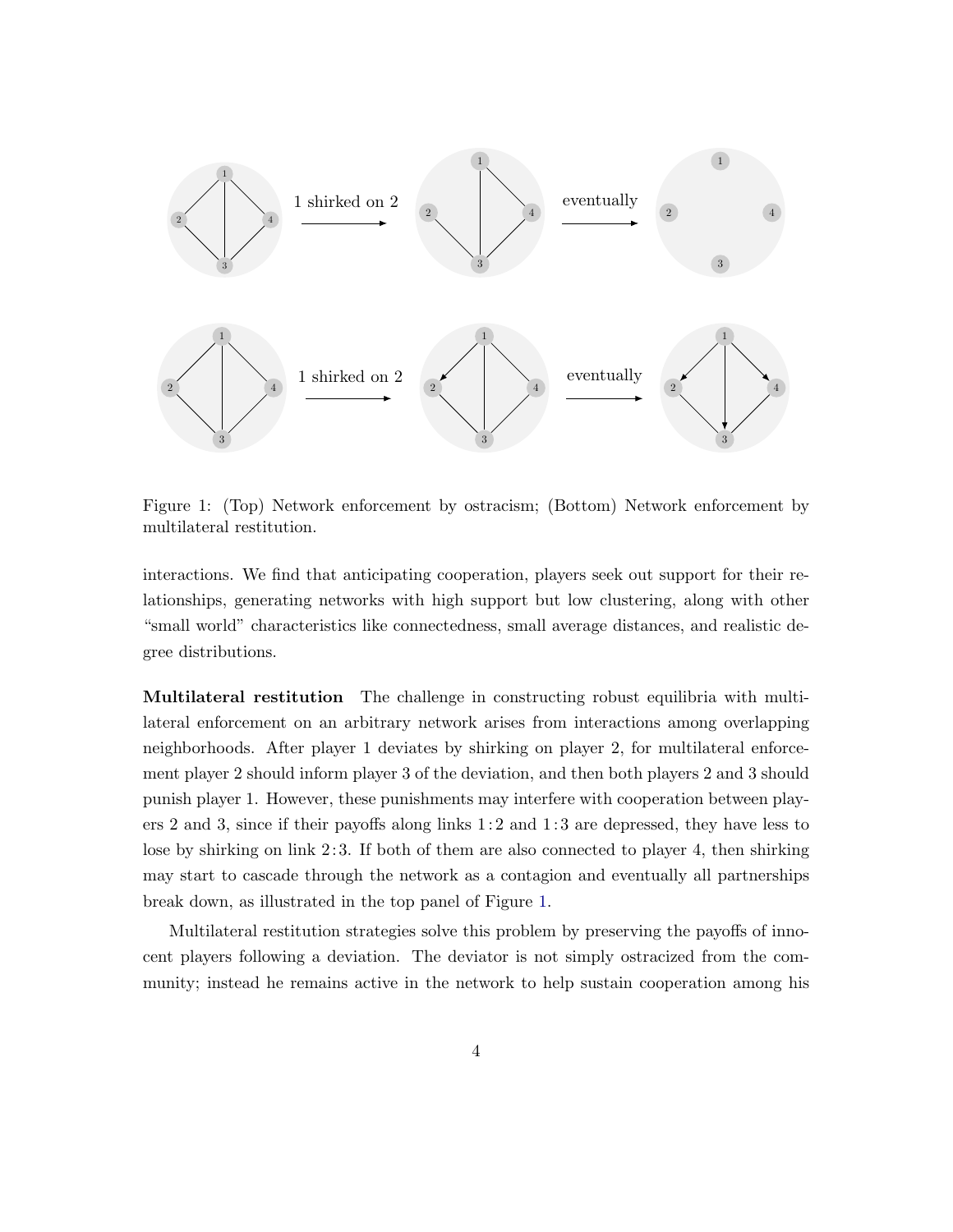neighbors. Specifically, after player 1 deviates on player 2, as a restitution punishment player 1 must exert high effort when meeting player 2 in the future, while player 2 exerts just enough effort to motivate player 1. At the same time, players 2 and 3 communicate truthfully and continue cooperating at a high level. Player 3 eventually starts punishing player 1 as well—either because player 1 shirks on player 3, or because player 3 learns about player 1's guilt from player 2. The maximal level of cooperation that a triangle can sustain on the equilibrium path is that which makes each player indifferent between working and shirking when facing the threat of maximal punishment by both neighbors.<sup>[3](#page-0-0)</sup> Observe that since innocent players 2 and 3 always expect to get their equilibrium payoffs in their relationships on the  $1:2:3$  triangle (it is a surprise for them if player 1 shirks), restitution punishments do not initiate a contagion. Similarly, if players 1, 2, and 3 are all connected to player 4, then 4 eventually also punishes 1 while preserving his cooperation with 2 and 3, as illustrated in the bottom panel of Figure [1.](#page-3-0) Accordingly, the equilibrium is robust.

In such an equilibrium, player 2's effort level on each link depends only on whether the link belongs to a triangle, so she needs to know only her own neighborhood (her neighbors and the links among them). Moreover, she might be called upon to punish player 1 for shirking on a player who is not in her neighborhood, such as player 4 in Figure [1.](#page-3-0) But she does not need to learn about player 4's behavior or even existence; she needs only to hear from player 3 that player 1 is guilty. To determine how to behave, each player uses only information about her own neighbors' behavior.[4](#page-0-0)

Network formation We introduce a dynamic network formation game, in which newly arriving players strategically form links, anticipating the benefits of multilateral enforcement from the network. We follow the setup of a growing network in [Jackson and Rogers](#page-27-0) [\(2007\)](#page-27-0). As each new player enters the community, in the first stage of her arrival she randomly meets some "strangers", and will link to each (become "friends") if their idiosyncratic

<sup>&</sup>lt;sup>3</sup>In contract law, restitution damages are calculated to erase the "unjust enrichment" obtained by the party who breached the contract (see [Thompson](#page-27-6) [1984\)](#page-27-6). Within a triangle, this is precisely the punishment that a deviator faces, since the prospect of punishment makes him indifferent between cooperating and deviating on the equilibrium path. On a denser network, however, the deviator may suffer restitution punishments with each of many partners, akin to a legal remedy of paying a multiple of the restitution damages. Notice that victims are never compensated for being shirked on—restitution punishments operate in our context as deterrence, not for justice.

<sup>4</sup>There are further subtleties that we address in our analysis, such as determining which of a deviator's neighbors needs to punish him, how to work around the fact that a guilty player cannot be relied upon to shirk on a partner who doesn't yet know he is guilty, and what happens if two partners accuse each other.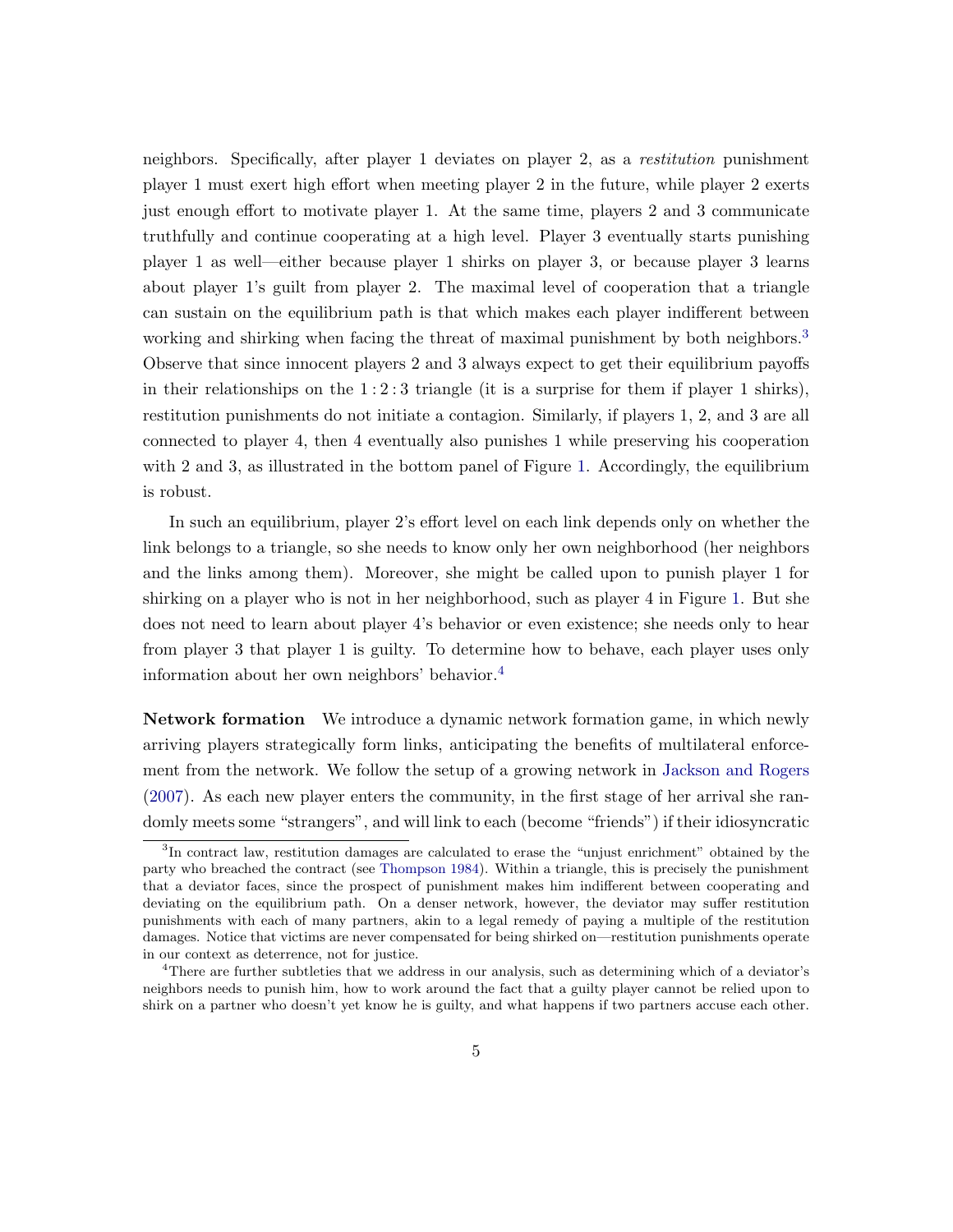linking cost is sufficiently low compared to the benefit they expect from cooperating in the absence of relationship support. In her second stage, the new player meets her "friends of friends"; she links to each if their idiosyncratic linking cost is sufficiently low compared to the benefit of cooperating in the presence of a supporting relationship, since every link formed in this second stage is supported.

In the third stage, which is new and motivated by multilateral restitution, the new player seeks support for her unsupported relationships. Specifically, she can revisit her decisions over links she elected not to form in the second stage. This time, she takes into account the externality that is provided—forming a new link brings support to one or two relationships that were unsupported after the second stage. In the first three stages, the arriving player pays all linking costs, and assumes that all her new friends are innocent. In the fourth stage, those new friends should pay her their shares of the linking costs; if they refuse, they become guilty. As a result, the network formation process is also robust, since the link formation behavior of arriving players is the same on and off the equilibrium path.

As the network grows, it tends toward small worlds properties. First, it inherits several properties from the [Jackson and Rogers](#page-27-0) [\(2007\)](#page-27-0) model, including small average distances, connectedness, and a fat-tailed degree distribution. But because arriving players seek support for their relationships, the network tends toward higher support, but not higher clustering. Specifically, we show that as the number of strangers and friends of friends that arriving players meet increases, the average clustering of the network tends to zero, while the average support tends to a positive limit. Moreover, the support that arriving players specifically seek out for their unsupported relationships (i.e., the support created in the third arrival stage) also tends to a positive limit. Quantitatively, our initial simulations suggest that this "support seeking" can be responsible for a sizable fraction of the the limiting support.

## 1.1 Related literature

Our model of cooperation builds on the private monitoring, variable effort models with asynchronous interactions, introduced by [Ali and Miller](#page-26-3) [\(2013,](#page-26-3) [2016\)](#page-26-1). We allow partners to exchange cheap-talk messages about their past histories, following [Lippert and Spagnolo](#page-27-7) [\(2011\)](#page-27-7) and [Ali and Miller](#page-26-1) [\(2016\)](#page-26-1). Similar to [Ali and Miller](#page-26-4) [\(2021\)](#page-26-4), we assume that partners act sequentially when they meet, enabling the first mover to be punished immediately. Our modeling innovation is to allow partners to endogenously select which of them is the first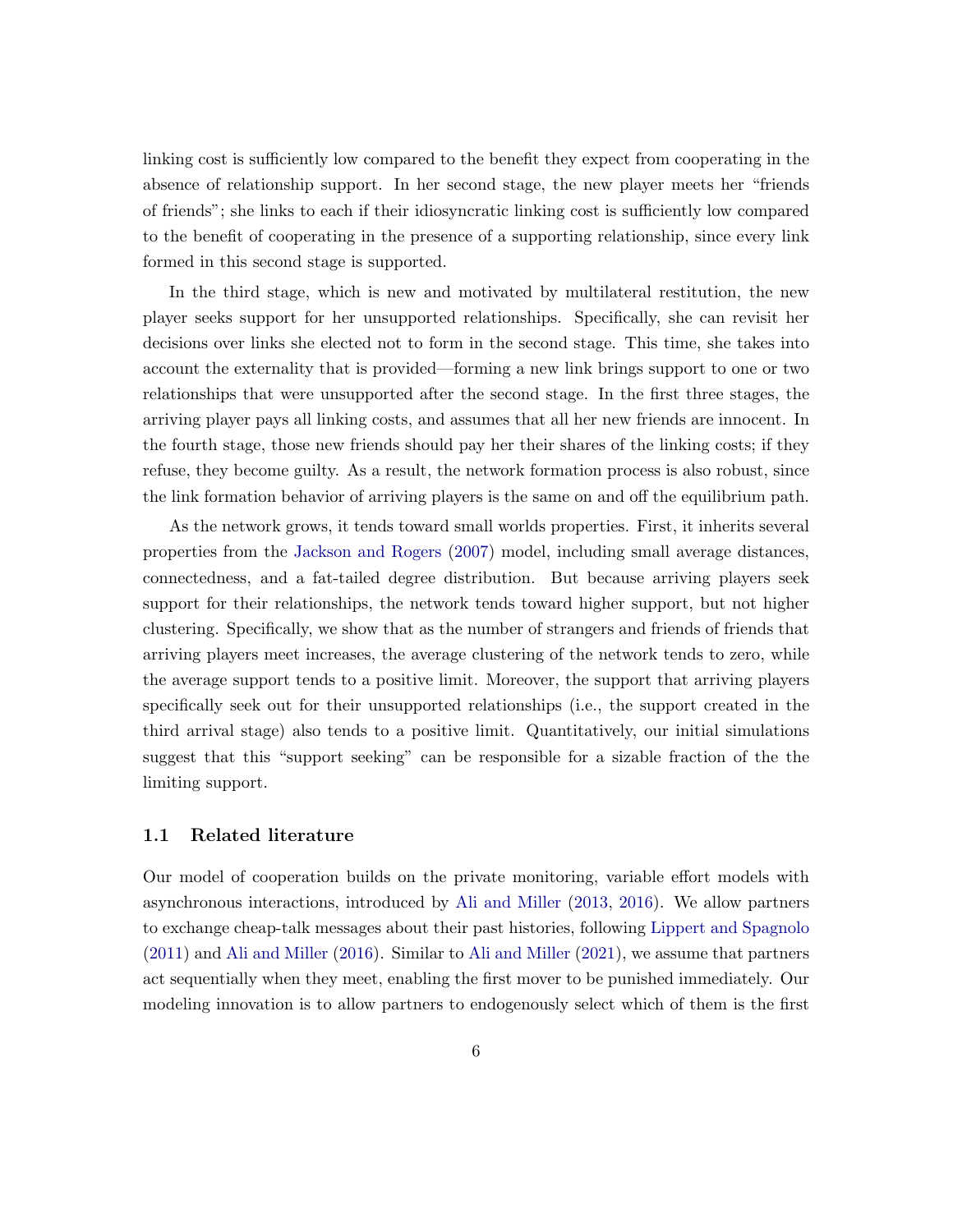mover. By choosing who moves first as a function of the history, the players can attain higher equilibrium payoffs than if timing (either sequential or simultaneous) were imposed exogenously. In particular, they can punish the guilty partner by making him move first.

The equilibrium properties on which we focus build on two strands of the prior literature. We seek equilibria that are robust to contagion, so that a deviation does not cause a breakdown of cooperation outside the deviator's neighborhood. This kind of robustness was first formalized by [Jackson, Rodriguez-Barraquer, and Tan](#page-27-1) [\(2012\)](#page-27-1). We seek equilibria in which players need only local knowledge, as pioneered by [Galeotti, Goyal, Jackson,](#page-27-8) [Vega-Redondo, and Yariv](#page-27-8) [\(2010\)](#page-27-8), and employed by [Nava and Piccione](#page-27-9) [\(2014\)](#page-27-9) and [Camp](#page-26-5)[bell](#page-26-5) [\(2014\)](#page-26-5). For both robustness and local knowledge, we introduce stronger notions than used in the prior literature. Our multilateral restitution equilibria, in which guilty players are not excluded, but rather must work hard to satisfy their punishers, build on the asymmetric, bilateral renegotiation proof punishments studied by [Ali, Miller, and Yang](#page-26-6) [\(2016\)](#page-26-6), which in turn built on the ideas of [van Damme](#page-27-10) [\(1989\)](#page-27-10).

Substantively, [Jackson, Rodriguez-Barraquer, and Tan](#page-27-1) [\(2012\)](#page-27-1) and [Ali and Miller](#page-26-1) [\(2016\)](#page-26-1) have studied questions that closely relate to ours. [Jackson, Rodriguez-Barraquer, and Tan](#page-27-1) model each relationship as a fixed-effort repeated prisoners' dilemma, and assume that monitoring is public. They show that "social quilts"—networks in which cliques are arranged as nodes on trees—are optimal when community enforcement must be robust to contagion and invulnerable to renegotiation. The [Ali and Miller](#page-26-1) [\(2016\)](#page-26-1) model, like ours, has private monitoring, variable efforts, and communication; they study "ostracism" equilibria in which guilty players are excluded while innocent partners continue to cooperate. While one of their main results is negative (no "permanent ostracism" equilibrium can sustain more cooperation than bilateral enforcement), their other main result shows how to construct a "temporary ostracism" equilibrium on a complete network that supports strictly more cooperation than bilateral enforcement. We complement these works by demonstrating how multilateral enforcement can operate on an arbitrary network, and with agents holding only local knowledge of the network.

Much of the theoretical literature on social network formation has focused on Nash equilibrium or pairwise stable networks in symmetric, deterministic environments. Our network formation game is inspired instead by the stochastic but non-strategic model of [Jackson and Rogers](#page-27-0) [\(2007\)](#page-27-0), in which new players, arriving over time, are added to the network by first linking to random "strangers" (who become "friends"), and then linking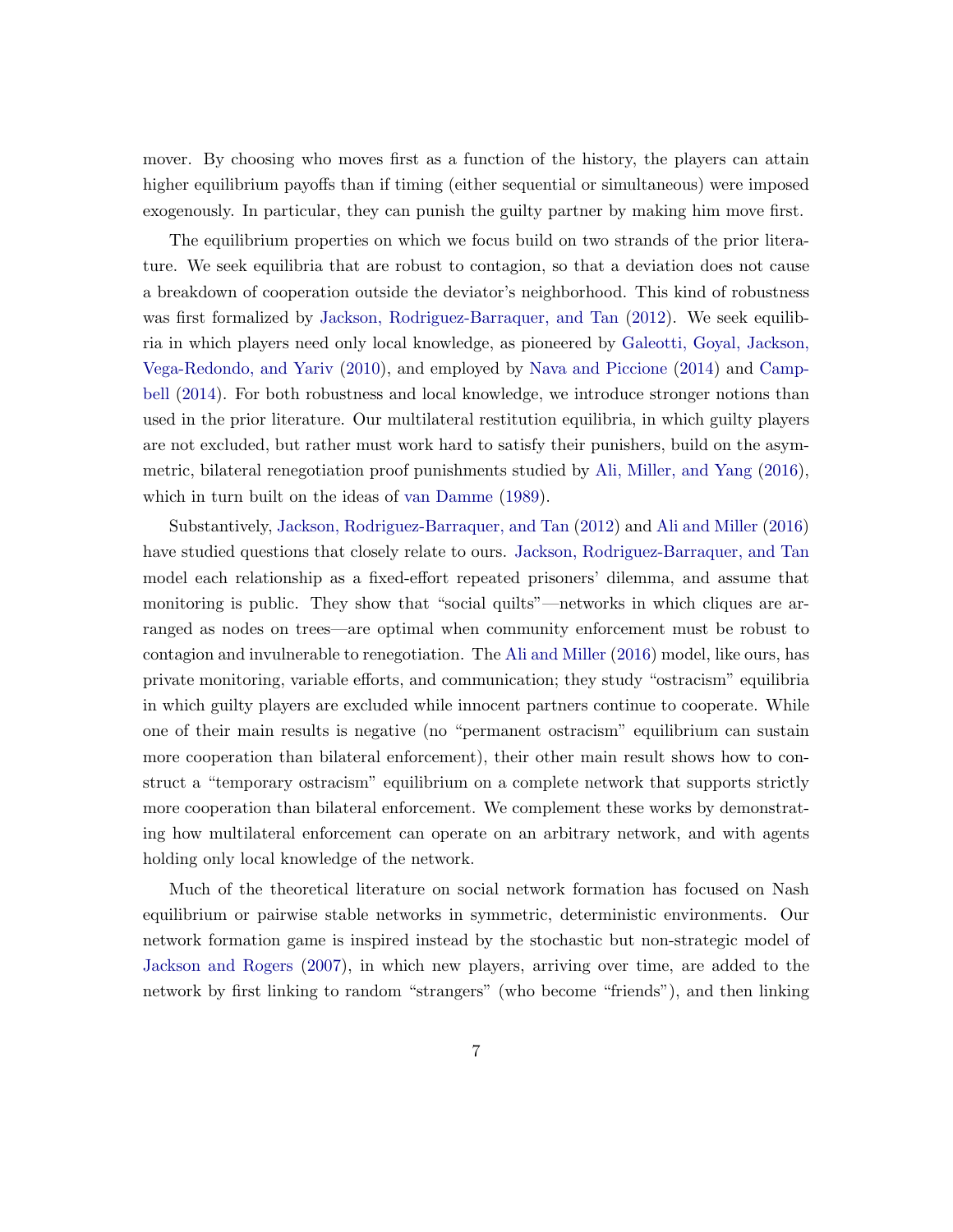to "friends of friends." At the stochastic limit, the resulting networks display "small worlds" properties. Closer to our network formation model are the stochastic and strategic models of [Golub and Livne](#page-27-11) [\(2010\)](#page-27-11) and [Campbell](#page-26-5) [\(2014\)](#page-26-5), where players first meet strangers and then meet friends of friends. Both models generate small worlds properties similar [\(Golub](#page-27-11) [and Livne\)](#page-27-11) or identical [\(Campbell\)](#page-26-5) to the [Jackson and Rogers](#page-27-0) model. However, [Golub](#page-27-11) [and Livne](#page-27-11) assume that each player makes an ex ante strategic decision regarding how intensively to socialize, and then the entire link formation process follows mechanically from these decisions. [Campbell](#page-26-5) assumes that players cannot choose how many links to form or how to allocate them, other than to either form all of them with strangers or form a fixed fraction of them with friends of friends. Thus in both cases clustering and support are generated by the same mechanism. In contrast, we assume that players make case-by-case decisions over which links to form as the individual opportunities arrive; as a consequence our model contains not only a mechanism that generates both clustering and support, but also a mechanism that primarily generates support without clustering. As for payoffs, players in the [Golub and Livne](#page-27-11) model value only direct connections; clustering and support arise mechanically because friends are valuable. Players in the [Campbell](#page-26-5) model value support in order to signal high patience; once revealed to be patient they no longer need support to sustain cooperation in their relationships.<sup>[5](#page-0-0)</sup>

The networks that form in our model can be interpreted as having both "strong ties" and "weak ties" [\(Granovetter](#page-27-12) [1973\)](#page-27-12), where strong ties are links that are supported and exhibit high cooperation, while weak ties are links that are unsupported and exhibit low cooperation. However, in contrast to [Granovetter'](#page-27-12)s analysis it is not particularly likely that a player with a strong tie to a particular neighbor will seek to connect with others strongly tied to that neighbor. Instead, it is a player with an initially weak tie to a particular neighbor who is likely to seek connections to that neighbor's neighbors in order to strengthen their tie.

 $5$ [Campbell](#page-26-5) [\(2014\)](#page-26-5) features two other aspects that relate to our work. First, [Campbell'](#page-26-5)s players can choose the stakes of their relationships. However, these stakes are binary (high or low), and are used only as screening devices, not to take advantage of multilateral enforcement. Second, [Campbell'](#page-26-5)s players have only local knowledge of the network, which makes their inference problem of screening types non-degenerate.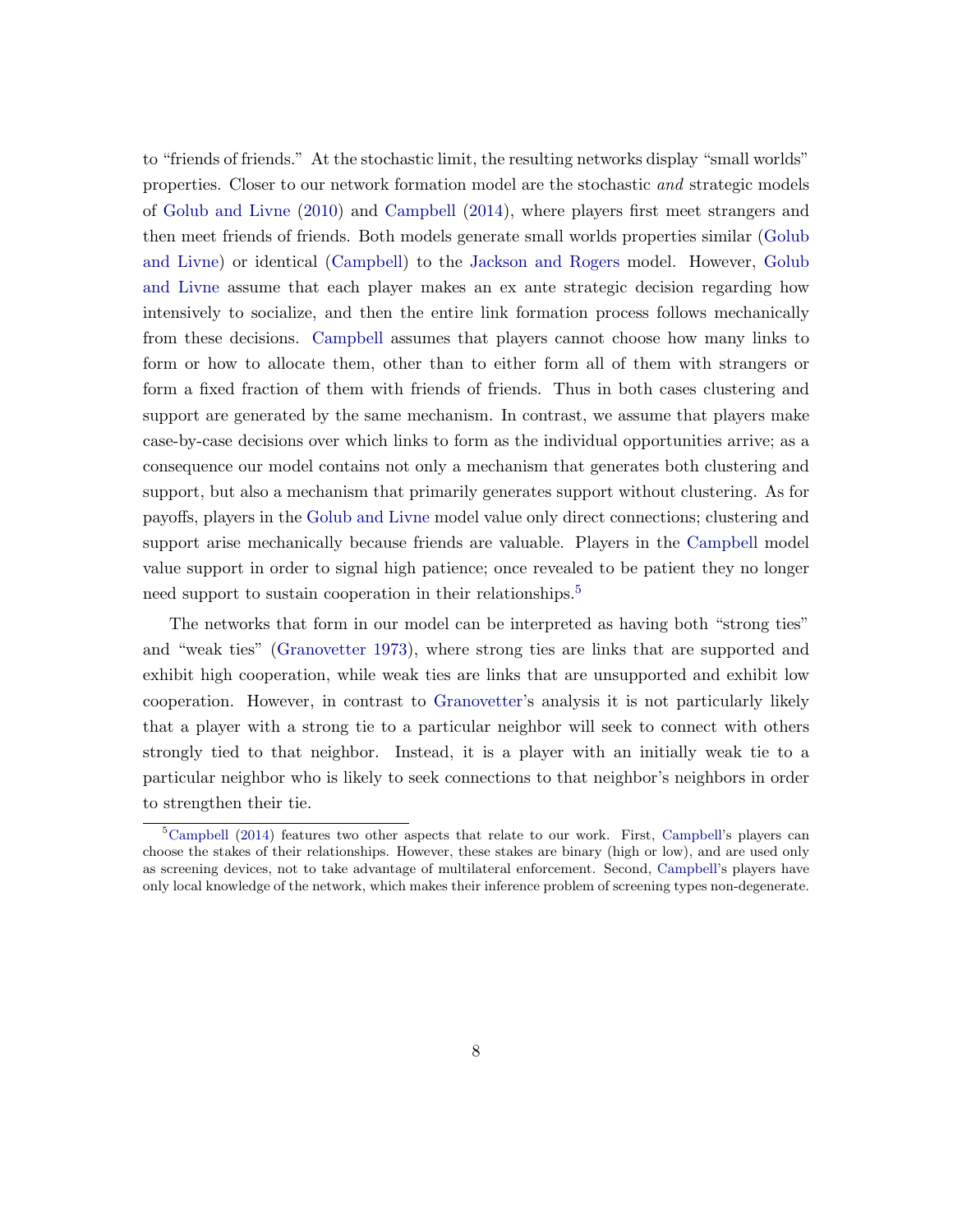# <span id="page-8-0"></span>2 The repeated interaction game

At first, we focus on how players can cooperate on a fixed network, in a way that is robust and local. We study a population of players  $N = \{1, \ldots, n\}$  who are arranged on a network, and interact repeatedly along their network links. The network, G, is a collection of undirected bilateral links. If players i and j are linked in the network, we write  $i: j \in G$ , or ij for short; as synonym, we call them "partners" or "friends", and call their link a "partnership" or a "friendship". Later, in [Section 4,](#page-19-0) we examine how the prospect of multilateral enforcement influences the formation of the network as new players arrive over time.

Following the social networks literature, we say a path of length  $k$  between player i and j is a sequence of distinct players  $\{i_0, i_1, \ldots, i_k\}$  such that  $i_0 = i$ ,  $i_k = j$ , and  $i_l : i_{l+1} \in G$  for any  $l \in \{0, \ldots, k-1\}$ . Let  $D(i, j)$  be the distance between player i and j, defined as the length of the shortest path between them. Let  $D(i, i) = 0$  and  $D(i, j) = \infty$  if i and j are not path-connected. Define player *i*'s *D*-neighborhood as  $(g_i^D, G_i^D)$ :  $g_i^D = \{j : D(i, j) \le D\}$ and  $G_i^D = \{j : k \in G : j, k \in g_i^D\}$ . For instance, a player's 1-neighborhood includes herself, all her friends, and all the links among herself and her friends.

The repeated interaction game proceeds over time  $t \in [0,\infty)$ . Each pair of linked players,  $i : j \in G$ , meets at random times generated by a Poisson process of rate  $\lambda > 0$ . Meetings are i.i.d. across links and over time. Whenever partners i and j meet, they play a stage game with three phases: communication, sequencing, and effort, as described below. Players outside the partnership cannot observe when the partners meet or how they behave when they meet. With this private monitoring, communication is crucial to implementing multilateral enforcement.

- 1. Communication: Each player i and j simultaneously sends a cheap-talk message. Each player's message space is the power set of the intersection of their 1-neighborhoods. (The message that player i sends will interpreted as the set of players in that intersection that player *i* considers guilty.)
- 2. Sequencing: Each player  $i$  and  $j$  simultaneously sends a message indicating which partner should go first. If they agree, the agreed-upon order takes place. If they dis-agree, then one of them is randomly selected to move first, with equal probabilities.<sup>[6](#page-0-0)</sup>

 ${}^{6}$  For the random selection, we assume that each pair has access to public randomization devices whose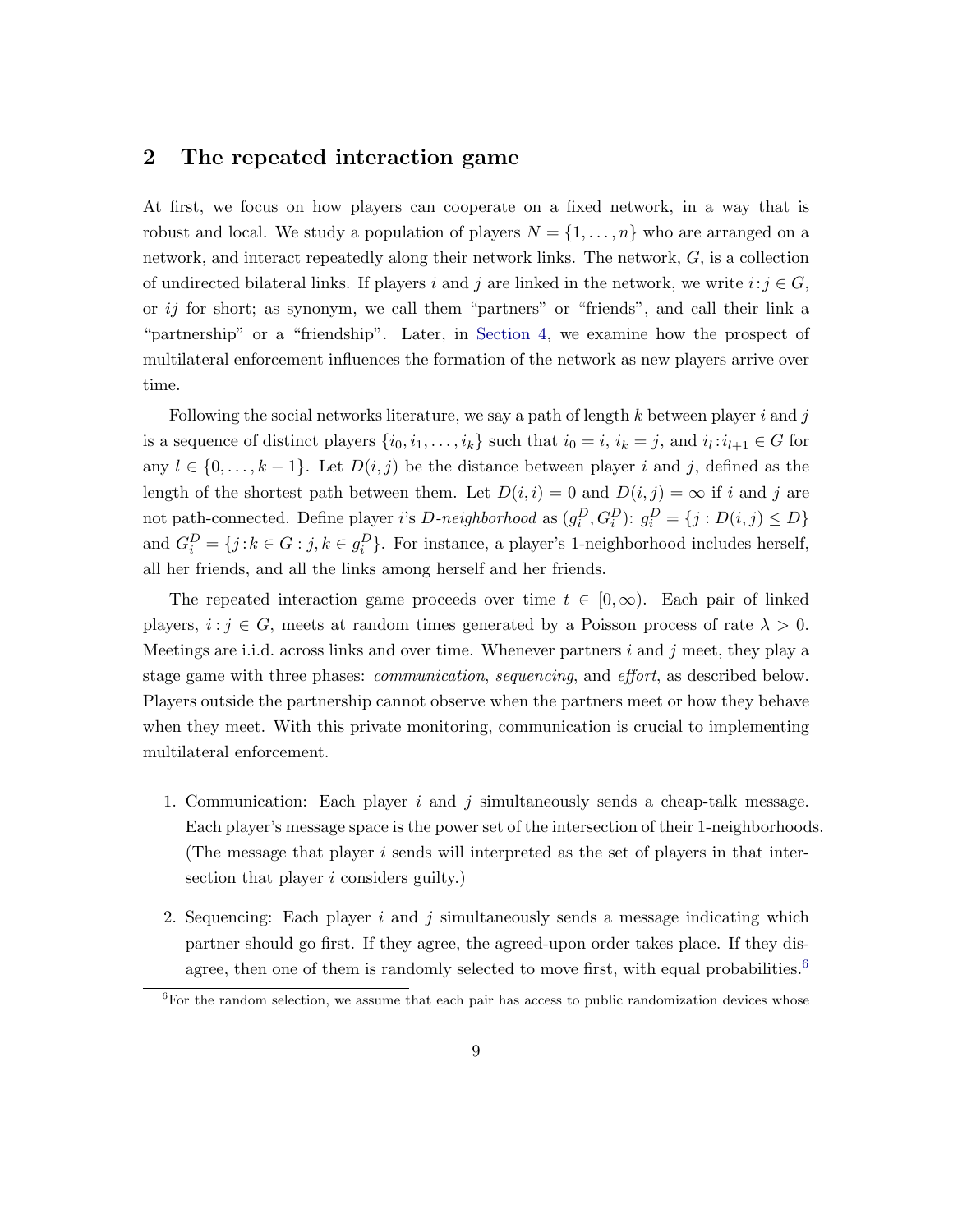3. Effort: Let i be the first mover. Then i and j sequentially choose effort levels  $x_i, y_j$ in  $[0, \infty)$ , where  $x_i$  indicates that i is the first mover and  $y_j$  indicates that j is the second mover.

Player i's stage game payoff function when partnership ij meets is  $b(y_i) - c(x_i)$ , where  $b(y_i)$  is the benefit from her partner j's effort and  $c(x_i)$  is the cost she incurs from her own. Similarly, player j's stage game payoff is  $b(x_i) - c(y_i)$ . All players share a common discount rate  $r > 0$ .

We normalize the net value of effort x to  $b(x) - c(x) = x$ . Our first assumption (following [Ali, Miller, and Yang](#page-26-6) [\(2016\)](#page-26-6)) articulates that higher effort levels increase the temptation to shirk.

<span id="page-9-0"></span>Assumption 1. The cost of effort c is smooth, strictly increasing, and strictly convex, with  $c(0) = c'(0) = 0$  and  $\lim_{x\to\infty} c'(x) = \infty$ . The "relative cost"  $c(x)/x$  is strictly increasing.

Strict convexity with the limit condition guarantees that in equilibrium effort is bounded (as long as continuation payoffs are bounded, which we assume below). Increasing relative cost means a player requires proportionally stronger incentives to exert higher effort.

Solution concept Our solution concept is plain perfect Bayesian equilibrium, or PPBE [\(Watson](#page-27-13) [2016\)](#page-27-13). This refinement of "weak perfect Bayesian" equilibrium [Mas-Colell, Whin](#page-27-14)[ston, and Green](#page-27-14) [\(1995\)](#page-27-14) imposes Bayesian updating on off-path beliefs, but is less restrictive and simpler to verify than sequential equilibrium or perfect extended-Bayesian equilibrium [\(Fudenberg and Tirole](#page-27-15) [1991;](#page-27-15) [Battigalli](#page-26-7) [1996\)](#page-26-7). Since we will construct a particular class of equilibria without making any claims about optimality, we could adopt a weaker solution concept. Our use of PPBE assures that our construction does not rely on the kinds of implausible off-path beliefs that are possible under weak perfect Bayesian equilibrium.

# 3 Robust community enforcement on a fixed network

In this section we show that community enforcement can sustain high cooperation in the repeated interaction game on whatever network arises from the network formation game, in a way that preserves cooperation among innocent players after a deviation, and without

realizations are observed only by that pair. We focus on sequential moves in the main model, because they yield strictly higher expected payoffs than simultaneous moves (see [Remark 3](#page-32-0) in the appendix).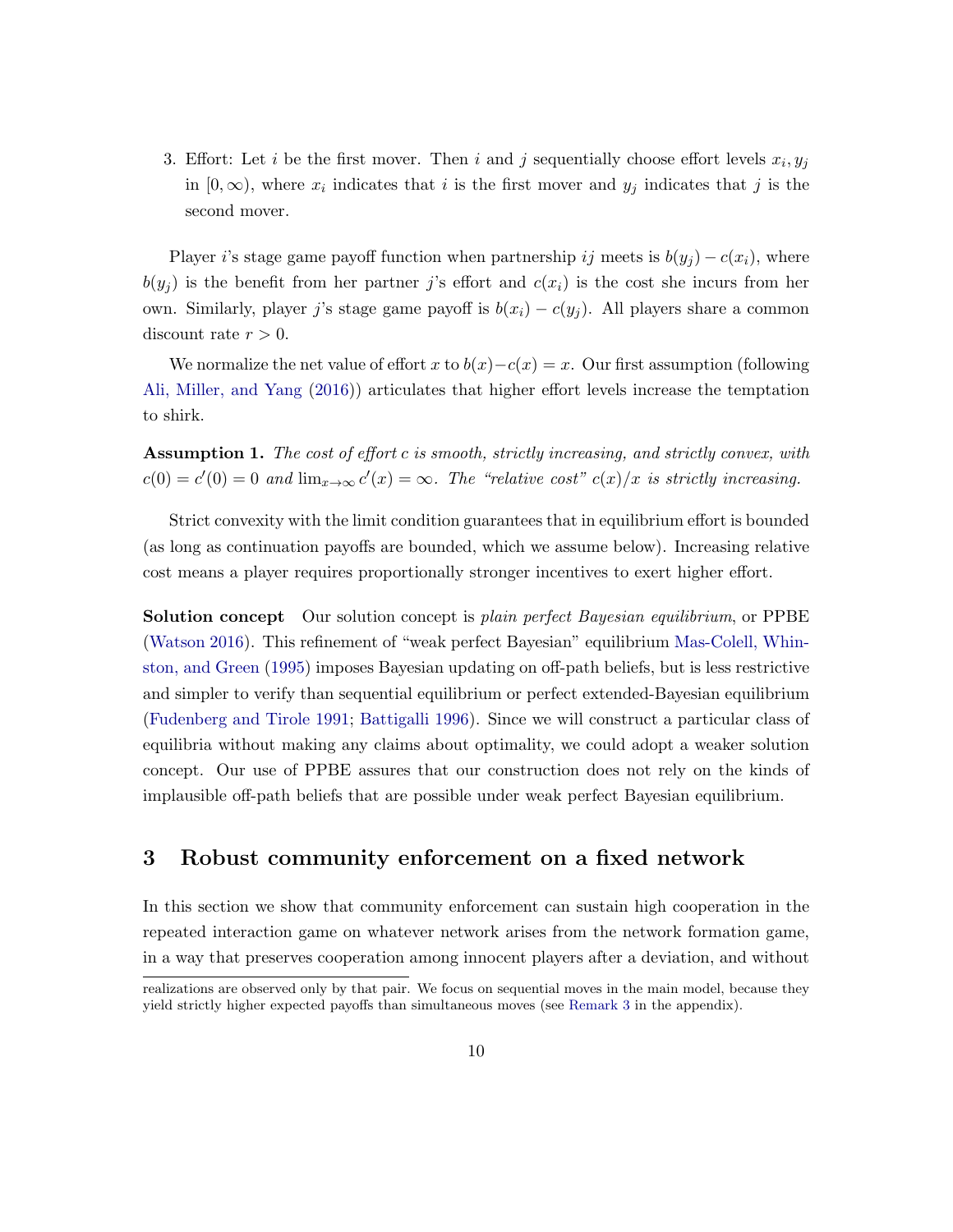requiring a player to know anything about the network structure or behaviors outside of his local neighborhood.

To begin with, we seek to sustain high levels of cooperation in society even off the equilibrium path.

**Definition 1.** A strategy profile is **robust** if partners who have not deviated always cooperate at the same level, on and off the path of play.

This property is stronger than the robustness criterion used by [Jackson, Rodriguez-](#page-27-1)[Barraquer, and Tan](#page-27-1) [\(2012\)](#page-27-1), which allowed for cooperation to break down among a bounded set of innocent players following a deviation by one of their neighbors.

Next, the strategy profile only requires local knowledge, including both the network structure and the interactions.

**Definition 2.** A strategy profile is **D-local** if each player i's strategy is invariant to her beliefs about interactions and network topology outside her D-neighborhood.

We focus on strategy profiles that are 1-local, given a fixed network. It may be that an event in a player's 2-neighborhood, but not in his 1-neighborhood, may trigger a sequence of events that affects his behavior. However, he will not actually need to learn about that event. For example, in the network in Figure [1,](#page-3-0) player 4 ultimately punishes player 1 for having deviated on the  $1:2$  link, but he does so because player 3 tells him that player 1 is guilty. That even off-path behavior is invariant to beliefs about the wider network makes this property stronger than the invariance criterion used by [Nava and Piccione](#page-27-9) [\(2014\)](#page-27-9), which allows players' behavior to depend on their beliefs about the global network in the course of play.[7](#page-0-0)

## <span id="page-10-0"></span>3.1 Benchmark cooperation

Our benchmark for high cooperation is the maximum level of cooperation attainable by a stationary equilibrium on a triangle network. But first we introduce *bilateral cooperation*, the maximal cooperation attainable between two partners without the aid of community enforcement.

<sup>&</sup>lt;sup>7</sup>The equilibrium [Nava and Piccione](#page-27-9) construct (for a game of local interaction rather than bilateral interaction) exploits that possibility by inducing incorrect beliefs about the network following a deviation. The equilibrium we construct satisfies both our 1-locality criterion and their invariance criterion.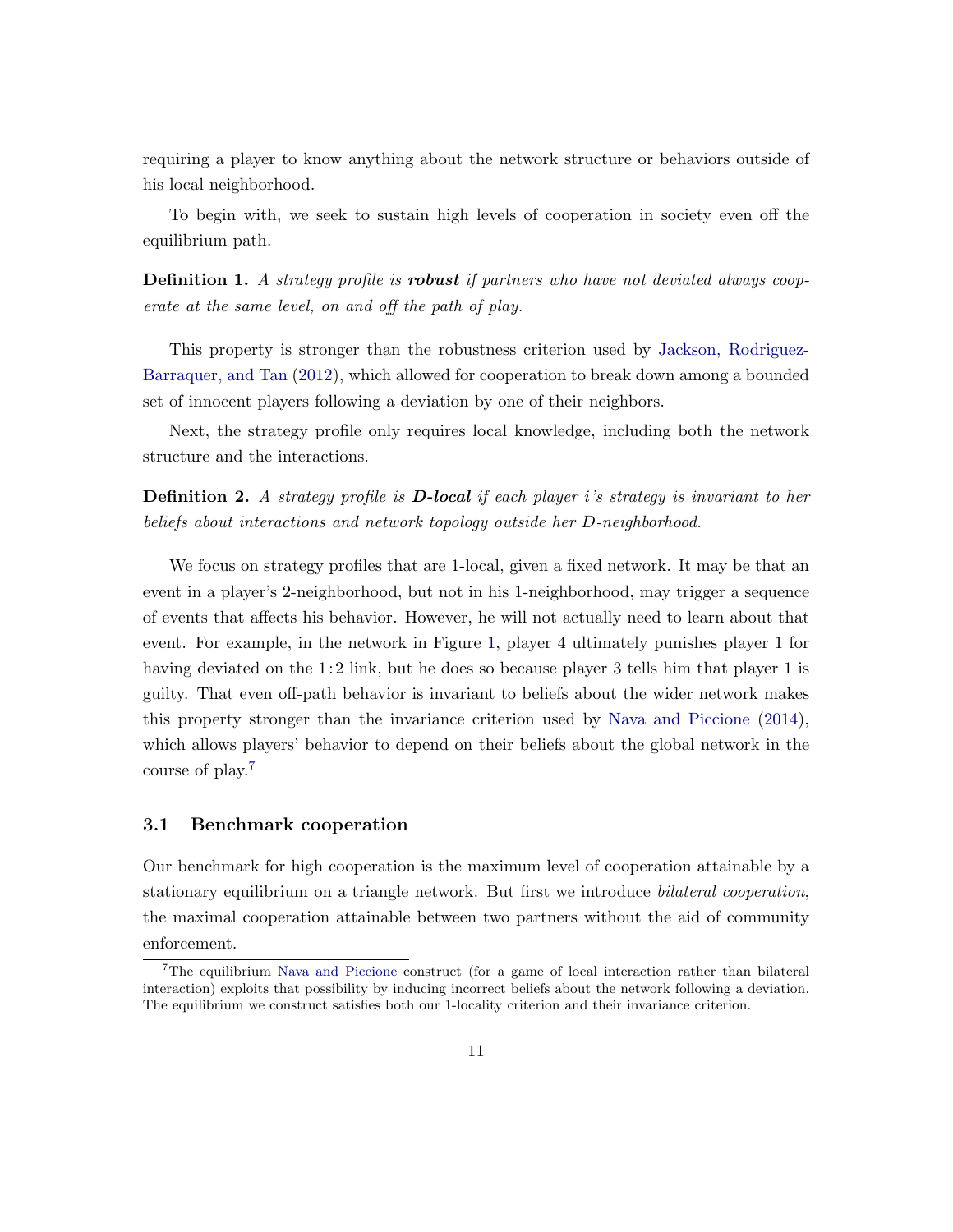Bilateral cooperation Consider a strategy profile in which on the path of play first movers choose effort level x and second movers choose effort level  $y$ ; off the equilibrium path each exerts zero effort. The equilibrium path incentive constraints are:

<span id="page-11-0"></span>
$$
0 \le -c(x) + b(y) + \int_0^\infty e^{-rt} \lambda \frac{1}{2} (x + y) dt \tag{1}
$$

<span id="page-11-1"></span>
$$
0 \le -c(y) + \int_0^\infty e^{-rt} \lambda \frac{1}{2} (x+y) dt \tag{2}
$$

The bilateral cooperation levels  $x^{\text{B}}$  and  $y^{\text{B}}$  are the effort levels that bind these incentive constraints. Since the grim trigger punishment is a minmax punishment and each partner's effort relaxes the other partner's incentive constraint, these are the maximum efforts that can be supported by any stationary equilibrium that does not involve community enforcement. Note that this implies  $-c(y^B) = -c(x^B) + b(y^B)$ ; i.e., the gain from shirking is the same regardless of whether a player moves first or second, and on the equilibrium path the first mover receives a negative payoff in the stage game.<sup>[8](#page-0-0)</sup>

Triangular cooperation Consider a triangle network, and a strategy profile in which on the path of play first movers choose effort level x and second movers choose effort level y. Off the equilibrium path, if the first mover deviates, the second mover chooses zero effort in the current interaction, and both then choose zero effort in all future interactions. If the second mover deviates, both choose zero effort in all future interactions. In such a strategy profile, if i deviates on j, both i and j will then shirk in their next meetings with  $k$ , so a "contagion" spreads until cooperation ceases over the whole network. [Ali and Miller](#page-26-3) [\(2013\)](#page-26-3) showed in a closely related model that such strategy profiles constitute equilibria if equilibrium-path incentive constraints bind, since then an induction argument guarantees the off-path incentive constraints. Moreover, since they implement minimax punishments, these equilibria maximize cooperation among all stationary equilibria. Here we focus only on the equilibrium-path constraints, to compute an upper bound on the cooperation that

<sup>&</sup>lt;sup>8</sup>We could add another condition that no player receives negative payoff in the stage game, which would lower the level of efforts and the players' utilities, and the analysis of the model is analogous.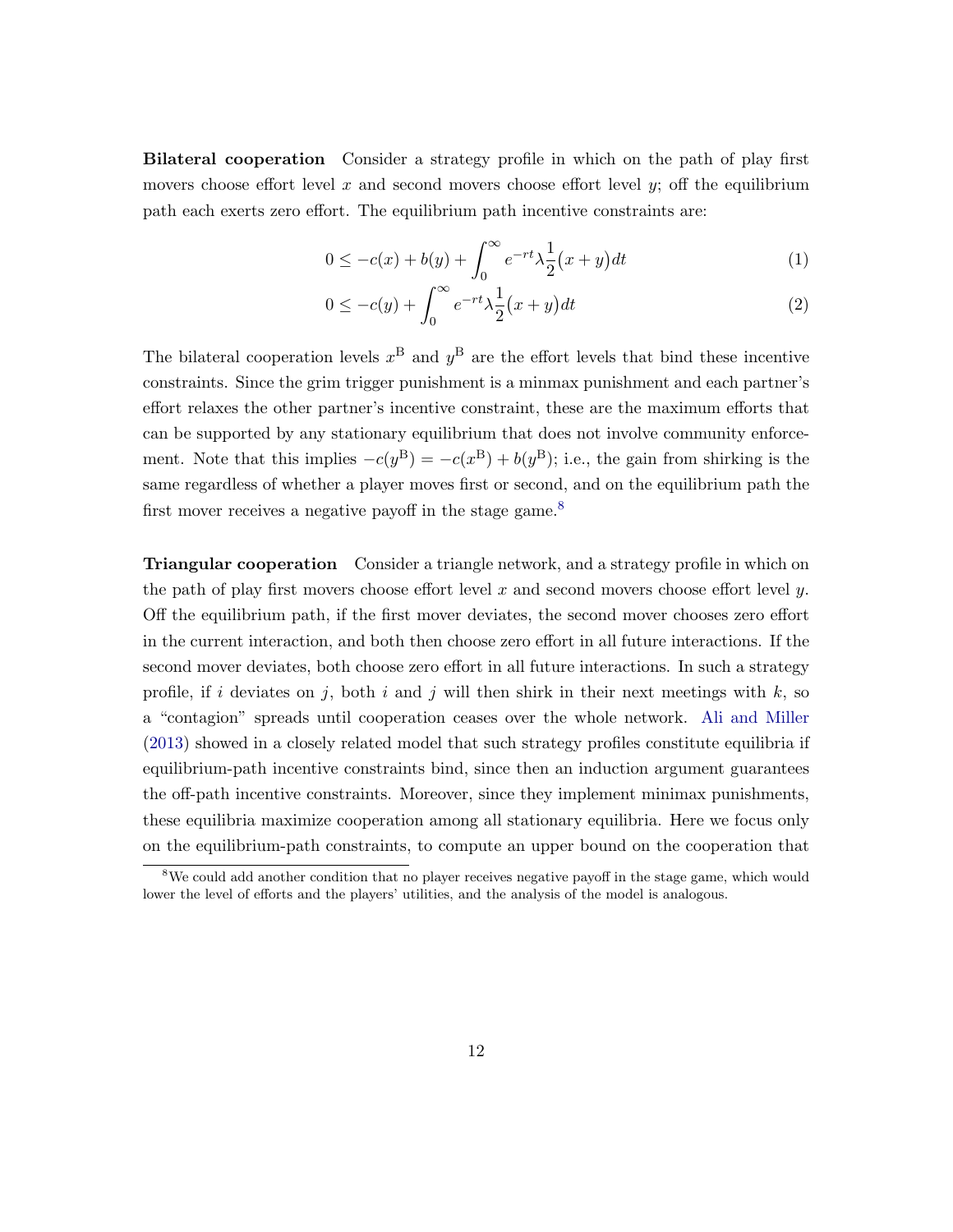can be attained by any stationary equilibrium on a triangle network:

<span id="page-12-0"></span>
$$
\int_0^\infty e^{-rt} e^{-2\lambda t} \lambda \frac{1}{2} b(x) dt \le -c(x) + b(y) + 2 \int_0^\infty e^{-rt} \lambda \frac{1}{2} (x+y) dt \tag{3}
$$

<span id="page-12-1"></span>
$$
\int_0^\infty e^{-rt} e^{-2\lambda t} \lambda \frac{1}{2} b(x) dt \le -c(y) + 2 \int_0^\infty e^{-rt} \lambda \frac{1}{2} (x+y) dt \tag{4}
$$

These incentive constraints bind at effort levels  $x^T$  and  $y^T$ . As with bilateral cooperation, the gain from shirking is the same for the first mover and the second mover.

<span id="page-12-3"></span>**Lemma 1.** There exist triangular effort levels  $x^T > x^B$  and  $y^T > y^B$  that bind constraints [\(3\)](#page-12-0) and [\(4\)](#page-12-1).

All omitted proofs are in Appendix [A.](#page-28-0) The triangle can sustain higher levels of effort because each player faces more punishment if he deviates.

## 3.2 Robust cooperation with local knowledge

Our main result shows that high levels of cooperation can be sustained in a robust manner, with players needing only local information about the network and other players' behavior.

A link ij is supported if there exists k such that  $ik \in G$  and  $jk \in G$ ; i.e., if i and j have at least one common friend.

<span id="page-12-2"></span>Theorem 1. There exists a robust and 1-local multilateral restitution strategy such that on any network there exists a plain perfect Bayesian equilibrium in which all players employ this strategy, and triangular effort levels are attained on every supported link along the equilibrium path.

Intuitively, robustness requires innocent partners to continue to cooperate with each other, in which case they do not have to worry about deviations that may occur outside their local knowledge. In order to achieve this robustness, innocent partners need the help of their guilty mutual friends to sustain cooperation at a high level off the equilibrium path. Accordingly, they should not use ostracism as illustrated in the top panel in [Figure 1](#page-3-0) instead they should punish the deviator in a less socially wasteful way. We describe the class of strategy profiles here, and provide the full proof in [Section 3.4.](#page-16-0)

Multilateral restitution strategies operate as follows. Partners who have never deviated communicate "truthfully"; i.e., when partners i and j meet, partner i reveals who she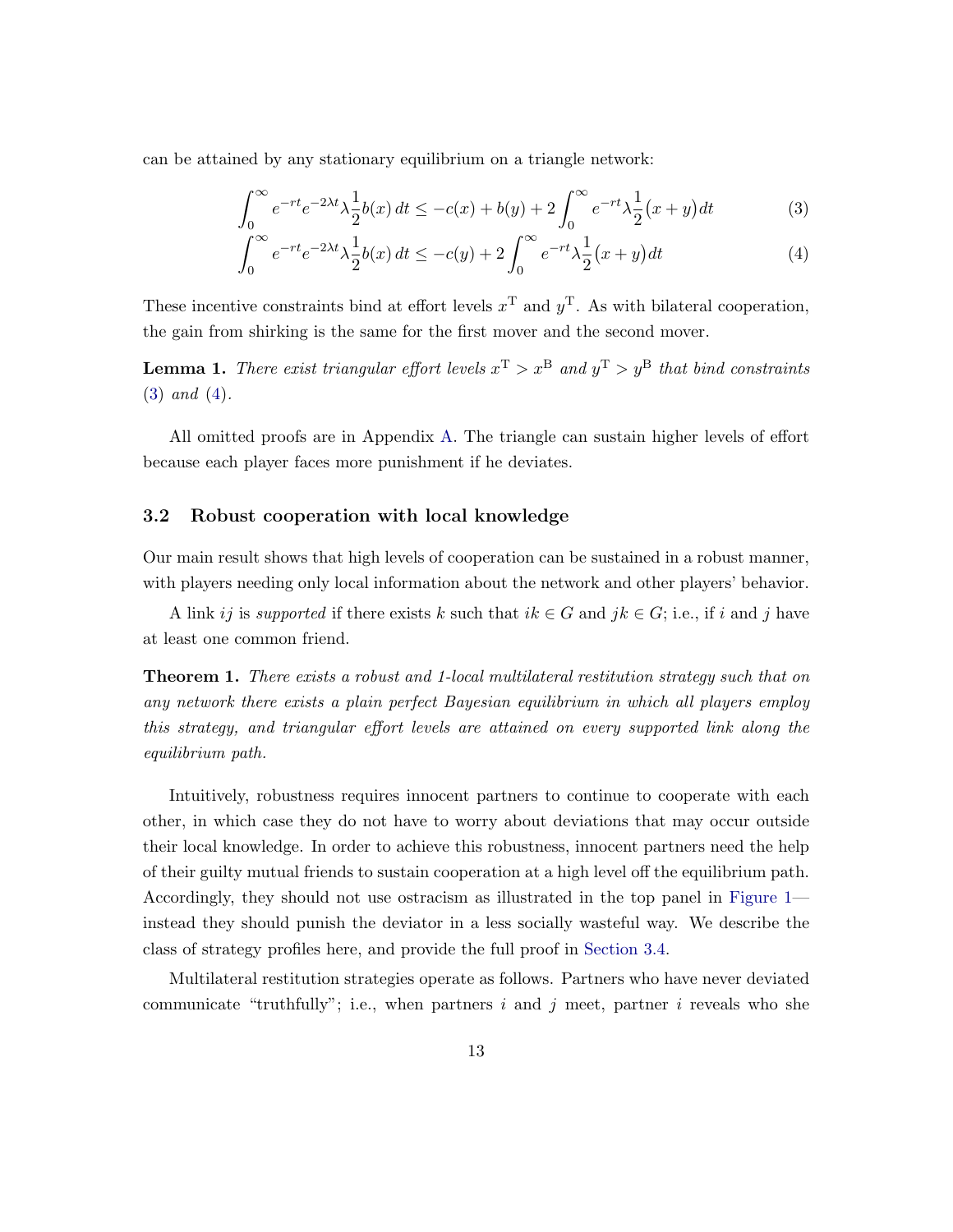deems guilty among the mutual friends she has with partner  $j$ . In the sequencing phase, they never nominate themselves to move first, with the result that the first mover is always randomly selected.<sup>[9](#page-0-0)</sup> If their link is supported, they cooperate at the triangular levels  $x^T$ and  $y^{\text{T}}$ . If their link is unsupported, they cooperate at the bilateral levels  $x^{\text{B}}$  and  $y^{\text{B}}$ .<sup>[10](#page-0-0)</sup>

Now consider a supported link  $i_j$  and suppose that player i has deviated on player j. Then we say that i and j both deem i "guilty." If i's deviation occurs in the effort phase while moving first,  $j$  immediately chooses zero effort when moving second in the same interaction. In either case, thereafter they punish i on the  $ij$  link by requiring i to always be the first mover (that is, both nominate  $i$  in the sequencing phase), and choosing effort levels  $x^{\text{P}}$  and  $y^{\text{P}}$  that are calibrated to deliver the equilibrium path payoff to j while delivering a zero payoff to  $i$ :

$$
-c(x^{P}) + b(y^{P}) = 0, \text{ and } b(x^{P}) - c(y^{P}) = \frac{1}{2}(x^{T} + y^{T}).
$$
 (5)

Lemma [2](#page-17-0) shows that there exists a solution satisfying  $0 < x^P < x^T$  and  $0 < y^P < y^T$ .

In addition to player  $i$ 's punishment on the  $ij$  link, to support triangular levels of cooperation  $i$  must also be punished by at least one other neighbor, such as player  $k$  whose jk link supports ij link. However, once player i is being punished by both players j and  $k$ , i may no longer have an incentive to cooperate at triangular levels with other neighbors  $l, m$ , and so on. To accommodate this potential collapse of incentives, the equilibrium specifies that guilty  $i$  should also eventually be punished by every neighbor reachable via a path from  $j$  that is contained in  $i$ 's 1-neighborhood but does not pass through  $i$ . The set of such players—including  $j$ —is denoted  $\Sigma_{ij}$ . Formally,

$$
\Sigma_{ij} = \{k : \exists \text{ path } \{j_0, j_1, \dots, j_l\} \subset g_i^1 \text{ s.t. } j_0 = j, j_l = k\}.
$$
 (6)

The punishments within individual relationships may of course be delayed, since information about i's deviation must be passed through the network. When  $i$  meets such a neighbor  $k \in \Sigma_{ij}$ , in the communication phase k will reveal if she deems i guilty, in which case i's punishment on the ik link starts immediately. If instead  $k$  still thinks i is innocent,

 $9<sup>9</sup>$ As [Section 3.1](#page-10-0) noted, the first mover receives a lower payoff than the second mover, so no punishment is needed to deter deviations on the equilibrium path in the sequencing phase.

 $10$ Cooperation at the bilateral level on an unsupported link is motivated by the threat of letting the guilty player receive zero utility. Since play along unsupported links is measurable with respect to the interactions along their link, we may ignore them for the remainder of this discussion.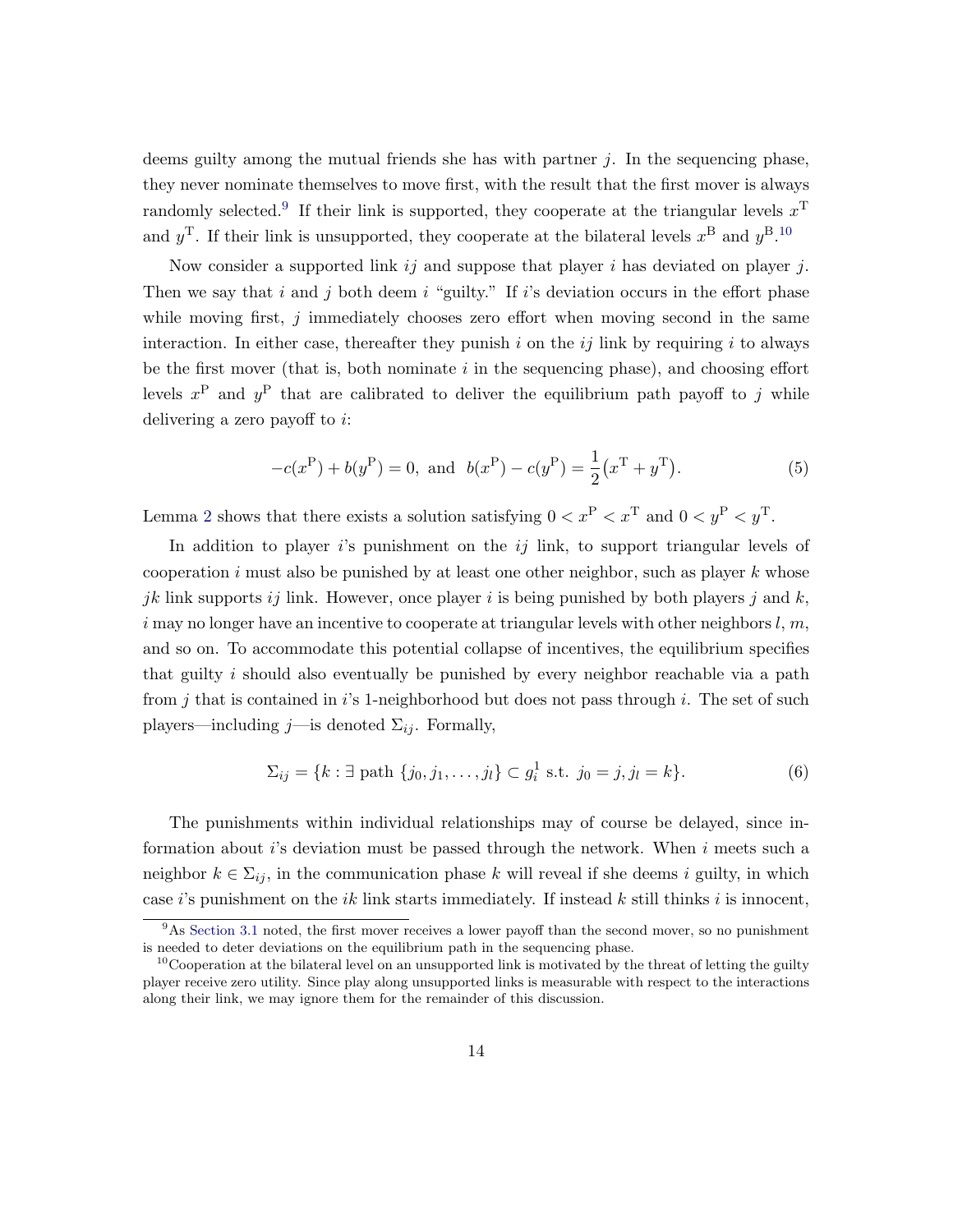$i$  may either shirk on  $k$  or pretend to be innocent by working. Regardless, eventually all players in  $\Sigma_{ij}$  will learn that i is guilty. Since i is punished along at least one other link after deviating on  $j$ , the punishment is sufficiently severe to support triangular cooperation.

Multilateral restitution equilibria are by construction robust and 1-local, and attain triangular effort on supported links. It remains for us to establish that there exists a multilateral restitution equilibrium. For this we need to tackle several difficulties stemming from the fact that the communication is via the network and needs to be incentive compatible, and the fact that the set of players  $\Sigma_{ij}$  that punishes player i for deviations on the  $ij$  link will generally intersect, but not coincide with, the similarly defined sets for other supported partnerships. Before proving the theorem in [Section 3.4,](#page-16-0) we first illustrate the difficulty during the communication phase, and how a multilateral restitution equilibrium handles it.

### <span id="page-14-0"></span>3.3 Diffusion of information

With private monitoring, it is important to establish that information of a player's deviation diffuses through the network fast enough to provide sufficient punishment. Truthful communication cannot be taken for granted: [Ali and Miller](#page-26-1) [\(2016\)](#page-26-1) show that players would not communicate truthfully under permanent ostracism if they were cooperating above the bilateral effort. In this section, we investigate players' incentives for truthful communication.

First, a guilty player does not have incentives to communicate truthfully. This lack of incentive would not be a problem if the guilty player were guaranteed to shirk on every partner in the punishing set  $(\Sigma_{ij})$  as soon as possible, so each partner would learn of his guilt in a timely manner. However, as shown in the following example, the guilty player has incentives to slow down the diffusion of information about his guilt, so he may work with some partners rather than shirking.

Example 1. Consider a "generalized diamond" with "diagonal" players i and k and common neighbors  $j, l_1, \ldots, l_m$ , as shown in [Figure 2.](#page-15-0) In a multilateral restitution equilibrium, if m is sufficiently large then i, after shirking on j along the equilibrium path, will not immediately start shirking on k.

*Proof.* Consider the scenario that player i meets player k immediately after he shirks on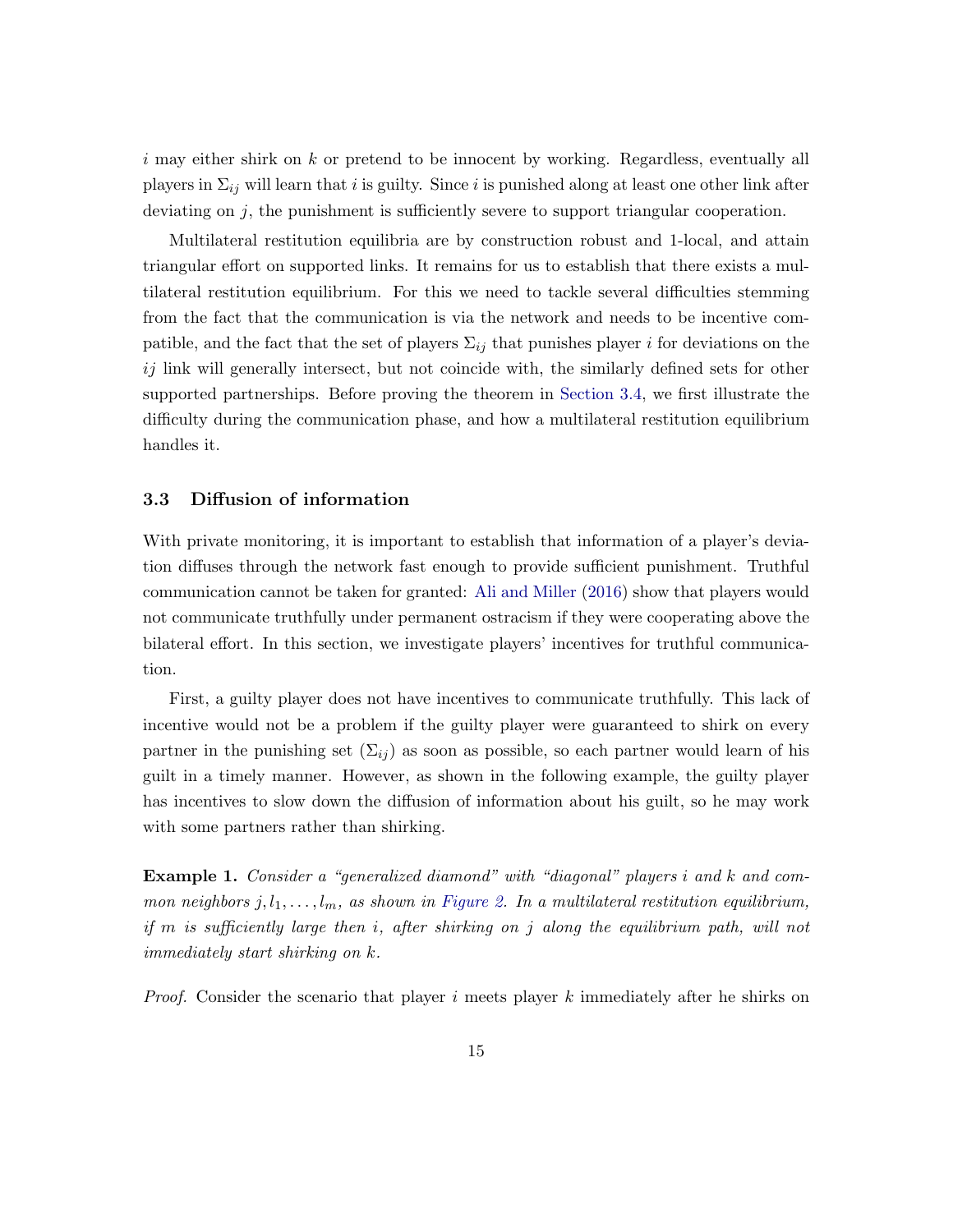

<span id="page-15-0"></span>Figure 2: A generalized diamond

player j, so i has not met any of  $l_1, \ldots, l_m$  since deviating. In the communication phase, k indicates she does deem i guilty; then suppose nature chooses i to move first. If i shirks, his expected payoff is

$$
0 + m \int_0^\infty e^{rt} e^{-\lambda t} \lambda \frac{1}{2} b(x) dt.
$$
 (7)

<span id="page-15-1"></span>,

Now, we consider another strategy for  $i$ , which we will show guarantees a strictly higher payoff than  $(7)$  for m sufficiently large. In this strategy, i cooperates with k in the current meeting, and shirks on all his neighbors in the future. First, by cooperating with  $k$  he earns  $b(y^T) - c(x^T) < 0$  in the current meeting, and at least zero thereafter on link *ik*. But on each link  $il_z$ , for  $z = 1, ..., m$ , i expects a strictly higher payoff than he would if k knew about his shirking. It suffices to show that for  $m$  sufficiently large, the improvement is strictly greater than  $c(x^T) - b(y^T)$ .

We claim that when m is sufficiently large, with a probability above  $e^{-1}$ , player i meets at least  $\sqrt{m} + 1$  players from the set  $\{l_1, \ldots, l_m\}$  before k knows about i's shirking. The probability that i meets at least  $\sqrt{m} + 1$  of them before k meets i (again), j, or, any other player i has shirked on, is

$$
\frac{m}{m+2} \cdot \frac{m-1}{m+2} \cdots \frac{m-\sqrt{m}}{m+2} \ge \left(\frac{m-\sqrt{m}}{m+2}\right)^{\sqrt{m}}
$$

which converges to  $e^{-1}$  as  $m \to \infty$ . Conditional on *i* meeting these  $\sqrt{m} + 1$  players before  $k$  learns  $i$  is guilty, he expects his first meeting with each of them to occur earlier on average than the unconditional expected first meeting time. Therefore i's expected payoff, from the perspective of his initial meeting with  $k$  after shirking on j, is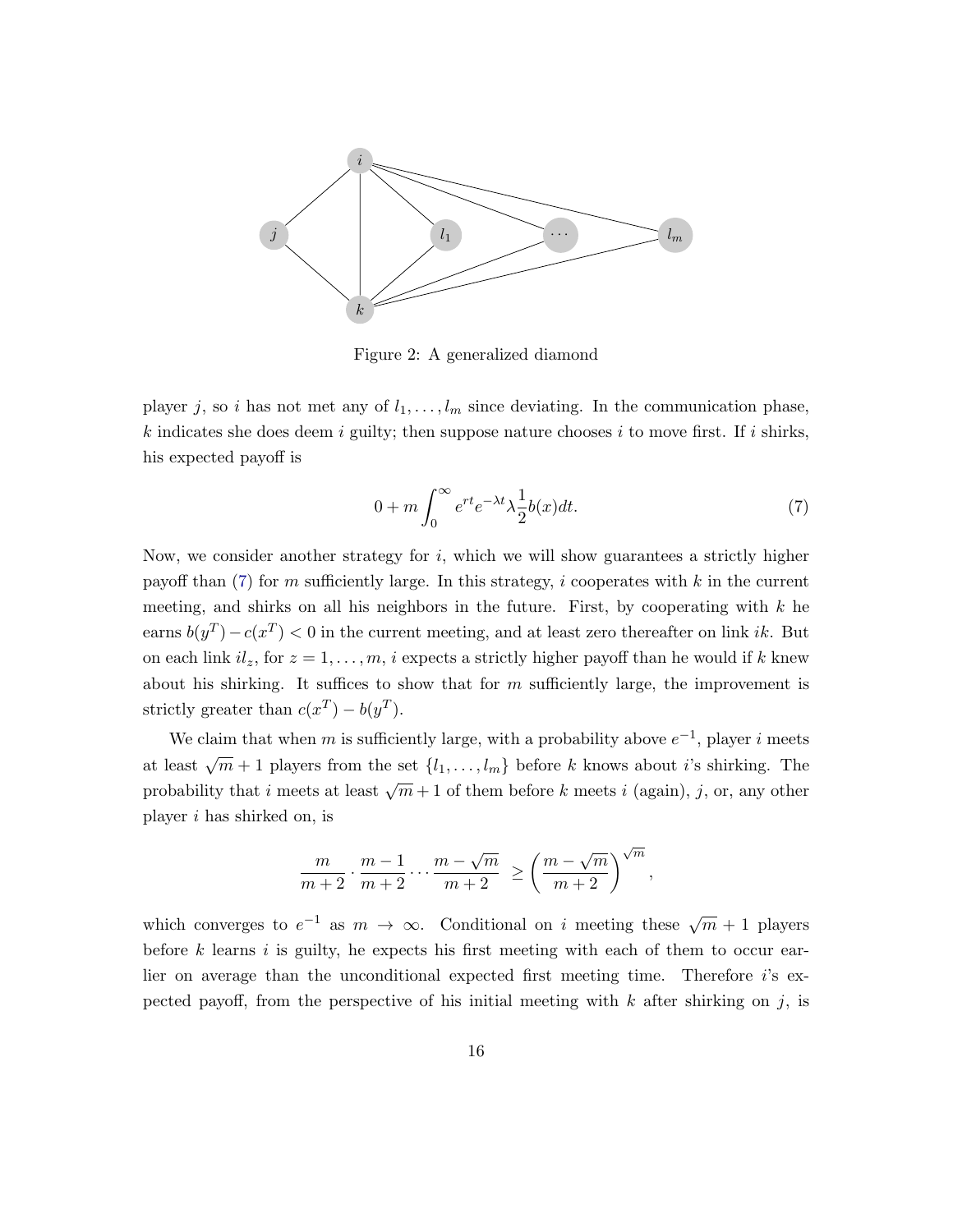at least  $\sqrt{m} e^{-1} \int_0^\infty e^{-rt} e^{-\lambda t} \frac{1}{2} b(x^{\mathrm{T}}) dt$ . Since this lower bound is strictly increasing and linear in  $\sqrt{m}$ , the claim is proven.

Based on this example, we cannot assume that information always diffuses through every feasible channel. However, in a multilateral restitution equilibrium, innocent players are always willing to share information truthfully. The restitution punishments are specifically calibrated to deliver them their equilibrium path payoffs, even off the equilibrium path. Therefore they cannot benefit from slowing down the diffusion of information. Similarly, a guilty player is willing to communicate truthfully about the guilt of others, since it does not affect how other players treat him.

The truthful communication of innocent players puts a lower bound on the speed of information diffusion. In the generalized diamond network shown in [Figure 2,](#page-15-0) while  $i$ cannot be relied upon to shirk on k after shirking on j, knowledge of i's deviation will be passed from j to k then to each  $l_z$ . This lower bound is sufficient to show that if players cooperate at triangular levels on all supported links along the equilibrium path, then i's continuation payoff on each link  $il_z$  is greater on the equilibrium path than it is off the equilibrium path after i shirks on j (see [Lemma 3\)](#page-17-1). This implies that even if player i hides his guilt from k, diffusion of knowledge about his guilt still suffices to deter his deviations on generalized diamond networks. In [Lemma 4,](#page-18-0) we then use an induction argument to extend this conclusion to arbitrary networks.

#### <span id="page-16-0"></span>3.4 Proof of Theorem 1

We prove that a multilateral restitution equilibrium exists and satisfies the desired properties, first on a triangle network, then on a "diamond" network, and then on a "generalized diamond". Ultimately, we prove by induction that it works on any arbitrary network.

- 1. Triangle network
- 2. Diamond network
- 3. Generalized diamond
- 4. Arbitrary network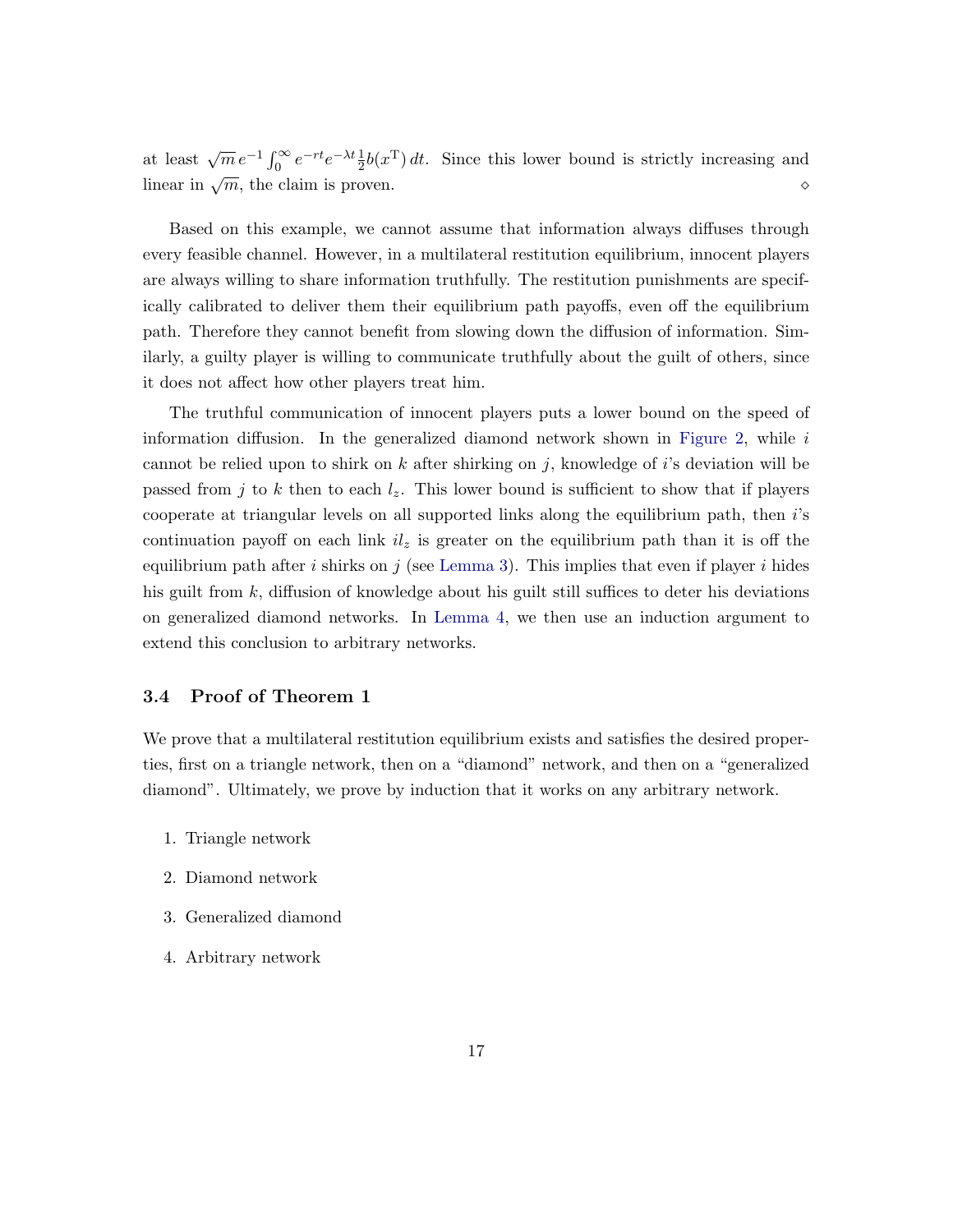**Triangle network.** Consider a triangle  $\{i, j, k\}$ . The incentives on the equilibrium path have been verified when deriving the effort levels  $x^{\text{T}}$  and  $y^{\text{T}}$ . We need to examine incentives off the equilibrium path. Start with verifying that player  $i$ , after initially deviating on player j, wants to shirk on player k when k does not know he is guilty, even if he moves first:

$$
-c(x^{T}) + b(y^{T}) + \int_0^{\infty} e^{-rt} e^{-2\lambda t} \lambda \frac{1}{2} b(x^{T}) dt \le 0.
$$
 (8)

This is implied by [Equations \(3\)](#page-12-0) and [\(4\).](#page-12-1) It follows that i also wants to shirk on  $k$  when moving second.

Once player i has deviated on player j, j's immediate gain from a deviating on the  $ij$ link decreases, as shown in the lemma below.<sup>[11](#page-0-0)</sup>

## <span id="page-17-0"></span>Lemma 2.  $x^{\mathrm{P}} < x^{\mathrm{T}}$  and  $y^{\mathrm{P}} < y^{\mathrm{T}}$ .

This lemma implies that innocent players prefer not to shirk even off the equilibrium path, when some of their partners are guilty. Moreover, innocent players cannot gain by being untruthful, and guilty players by construction cannot gain by deviating.

**Diamond network.** Consider a diamond network of 4 players,  $\{i, j, k, l\}$  (as  $\{1, 2, 3, 4\}$ ) in the network in Figure [1\)](#page-3-0); i.e., all pairs are connected except for link  $jl$ . In this network, we call link *ik* the "diagonal."

<span id="page-17-1"></span>**Lemma 3.** On a diamond network, there exists a 2-local multilateral restitution equilibrium that supports triangular efforts on every link along the path of play.

We focus on the deviation of i on j, because the analysis of other deviations are identical to either that of the ij deviation or a deviation on a triangle network. From the analysis of the triangle network, the loss of utility from the  $ik$  link is sufficient to deter i from shirking on j. Now with the additional link il which could be an additional shirking opportunity for i, the key is to show that i is also weakly worse off on the il link. Specifically, we want to show that the payoff  $i$  gets on the  $il$  link is weakly higher on the equilibrium path than

<sup>&</sup>lt;sup>11</sup>Here we can invoke the restrictions on off-path beliefs imposed by PPBE: all players' beliefs must accord with the behavior specified by the strategy profile after  $i$ 's deviation. In this case,  $j$  must believe that if she deviated on  $i$  and became guilty,  $k$  would learn of her guilt according to the stochastic process generated by the strategy profile. Henceforth we invoke these restrictions without further note.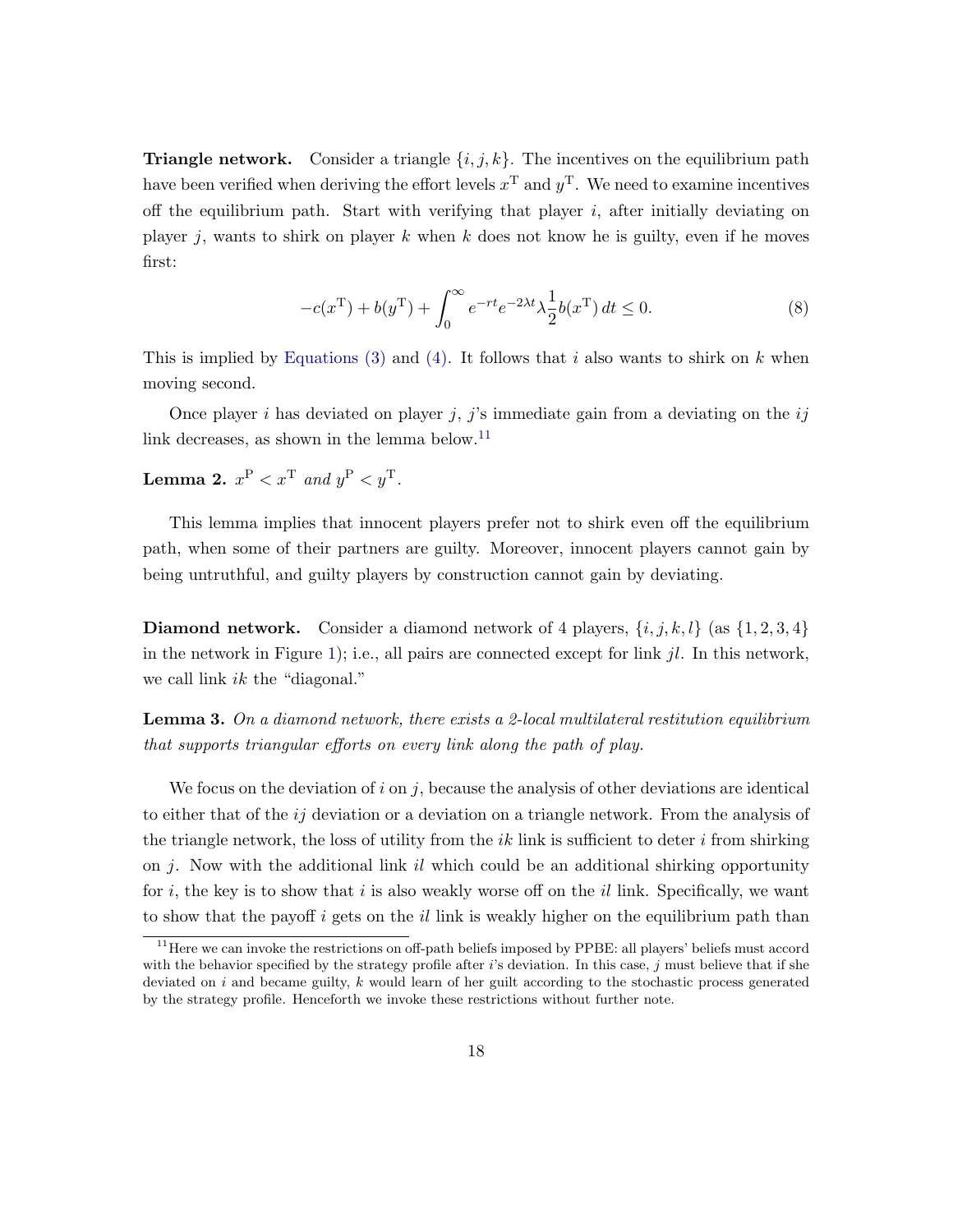after i has deviated on j. The payoff from the il link on the equilibrium path is

<span id="page-18-2"></span><span id="page-18-1"></span>
$$
\int_0^\infty e^{-rt} \lambda \frac{1}{2} (x^{\mathrm{T}} + y^{\mathrm{T}}) dt.
$$
\n(9)

Off the equilibrium path, as discussed in Section [3.3,](#page-14-0) we consider the lower bound on information transmission which relies only on players other than  $i$ . That is, the news about i's deviation goes only from j to k then to l, but not from i to k then to l. Then, a potentially loose upper bound on  $i$ 's expected payoff on the link  $il$  after his deviation is

$$
\int_0^\infty e^{-rt}e^{-2\lambda t} \left(\lambda \frac{1}{2}b(x^{\mathrm{T}}) + \lambda \int_0^\infty e^{-r\tau}e^{-2\lambda \tau} \lambda \frac{1}{2}b(x^{\mathrm{T}}) d\tau\right) dt. \tag{10}
$$

That is, i can shirk on l and gain  $b(x^T)$  if i moves second when meeting l (with  $1/2$ probability), provided that  $l$  does not know i is guilty. The news will not reach  $l$  in time in two scenarios: i meets l before j meets k, or otherwise i meets l before k meets l. Then, we prove in the appendix that [\(10\)](#page-18-1) is weakly lower than [\(9\)](#page-18-2).

**Generalized diamond.** A generalized diamond has a diagonal link ik and two or more common neighbors of players i and  $k, \{l_1, \ldots, l_m\}$ , as shown in Figure [2.](#page-15-0) It is straightforward to see that i does not benefit from deviating on j along the equilibrium path in any generalized diamond: first, he is punished by  $k$ , and then, by Lemma [3,](#page-17-1) he gets a weakly lower payoff on each link  $il_z$  after shirking on j. Similarly, if he deviates on k then he will be punished by all  $l_1, \ldots, l_m$ .

<span id="page-18-0"></span>Arbitrary network. Now we complete the proof of Theorem [1](#page-12-2) by the following lemma.

**Lemma 4.** Consider any arbitrary neighborhood  $\Sigma_{ij}$ . Triangular efforts on supported link ij are sustained by a multilateral restitution equilibrium.

Although the punishing set  $\Sigma_{ij}$  can be large and complex in an arbitrary network, we can divide  $\Sigma_{ij}$  into subsets and prove players' incentives to sustain high cooperation by induction. To begin with, because ij is supported,  $|\Sigma_{ij}| \geq 2$ . When  $|\Sigma_{ij}| = 2$ , the local neighborhood is a triangle, and  $i$ 's incentive to cooperate with  $j$  in a multilateral restitution strategy profile has been verified. Next, suppose  $i$  has incentives to cooperate with  $j$  under a multilateral restitution strategy profile when facing any punishing set with size  $|\Sigma_{ij}| \leq m$ . Then we consider when the punishing set has size  $|\Sigma_{ij}| = m + 1$ . We can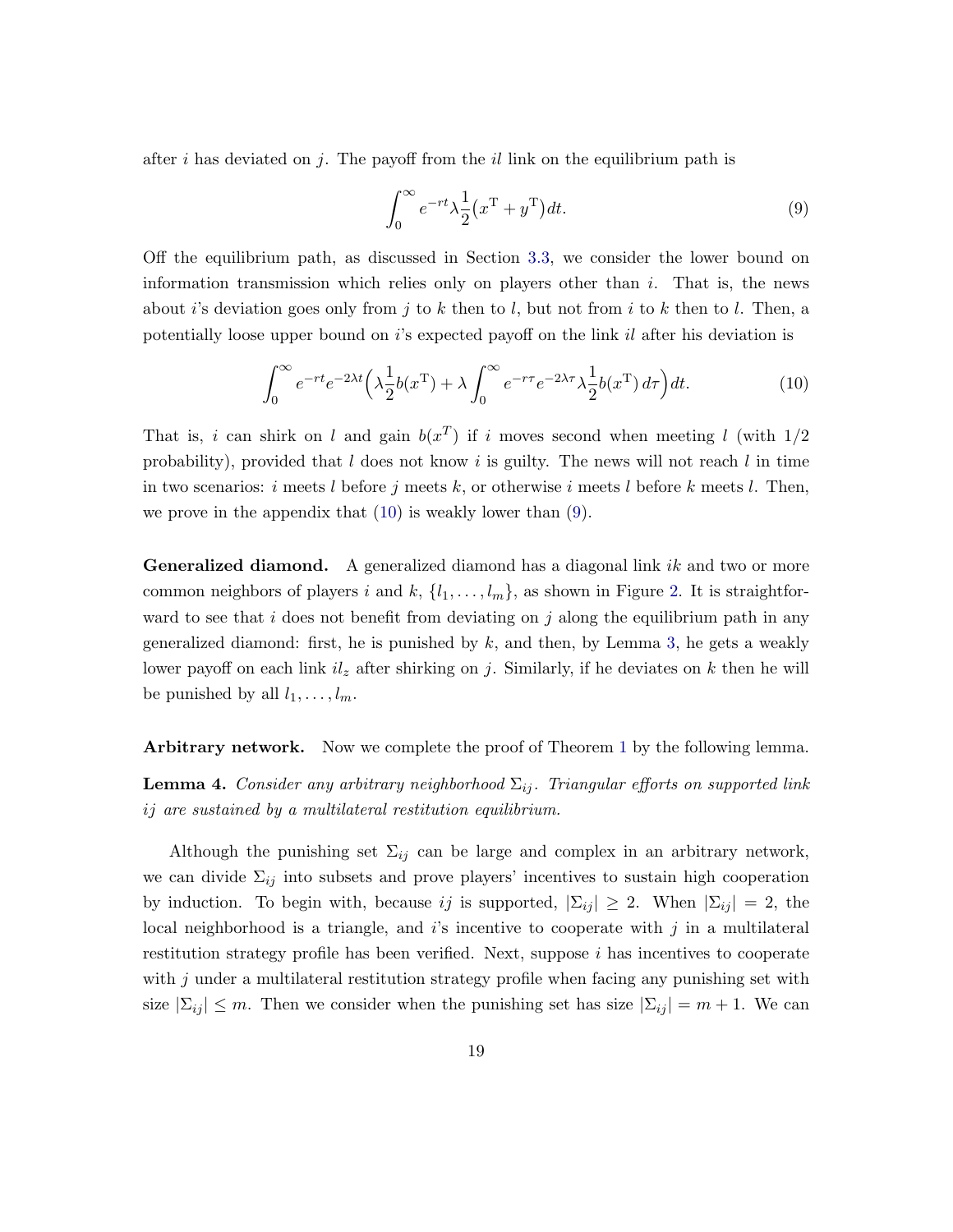divide  $\Sigma_{ij}$  into two subsets: the first one containing j and at least one of her partners is a triangle, a diamond or a generalized diamond, and the second one is the rest of  $\Sigma_{ij}$ . Player i receives sufficiently punishment from the first subset of partners as shown in the previous three cases, and he does not have incentives to shirk on any partner in the second subset by the induction hypothesis. Thus, his cooperation with  $j$  can be sustained.

## 3.5 To be added

• Formal definition of multilateral restitution strategies and associated beliefs

# <span id="page-19-0"></span>4 Implications for evolving networks

Since partnerships supported by multilateral enforcement are particularly valuable, players may strategically seek them out. In this section we introduce a dynamic network formation game with random linking opportunities and random link formation costs. We identify a simple equilibrium in this game in which players form a network with realistic *small worlds* properties, because they anticipate playing in a multilateral restitution equilibrium after forming their links. We focus in particular on measures of "clustering" and "support": clustering is the fraction of paths of length two that are contained in triangles; support is the fraction of links that are contained in triangles.

## 4.1 Dynamic network game

We follow the setup of a growing network in [Jackson and Rogers](#page-27-0) [\(2007\)](#page-27-0). According to an independent clock process (Poisson or otherwise), at each arrival a new player  $i \in \mathbb{N}$  is born, and, in that instant, forms new network links according to the following four *arrival stages*. Players are numbered according to their order of arrival. Each existing link continues to be recognized for partnership meetings according to its independent Poisson clock of rate  $\lambda$  as described in [Section 2,](#page-8-0) and players' actions at those meetings follow multilateral restitution strategies.

• Arrival stage 0: An i.i.d. random cost  $\gamma_{ij}$  is drawn for each pair of players  $\{i, j\}$  with  $j < i$ , from a distribution with CDF F. These costs are not revealed to the players.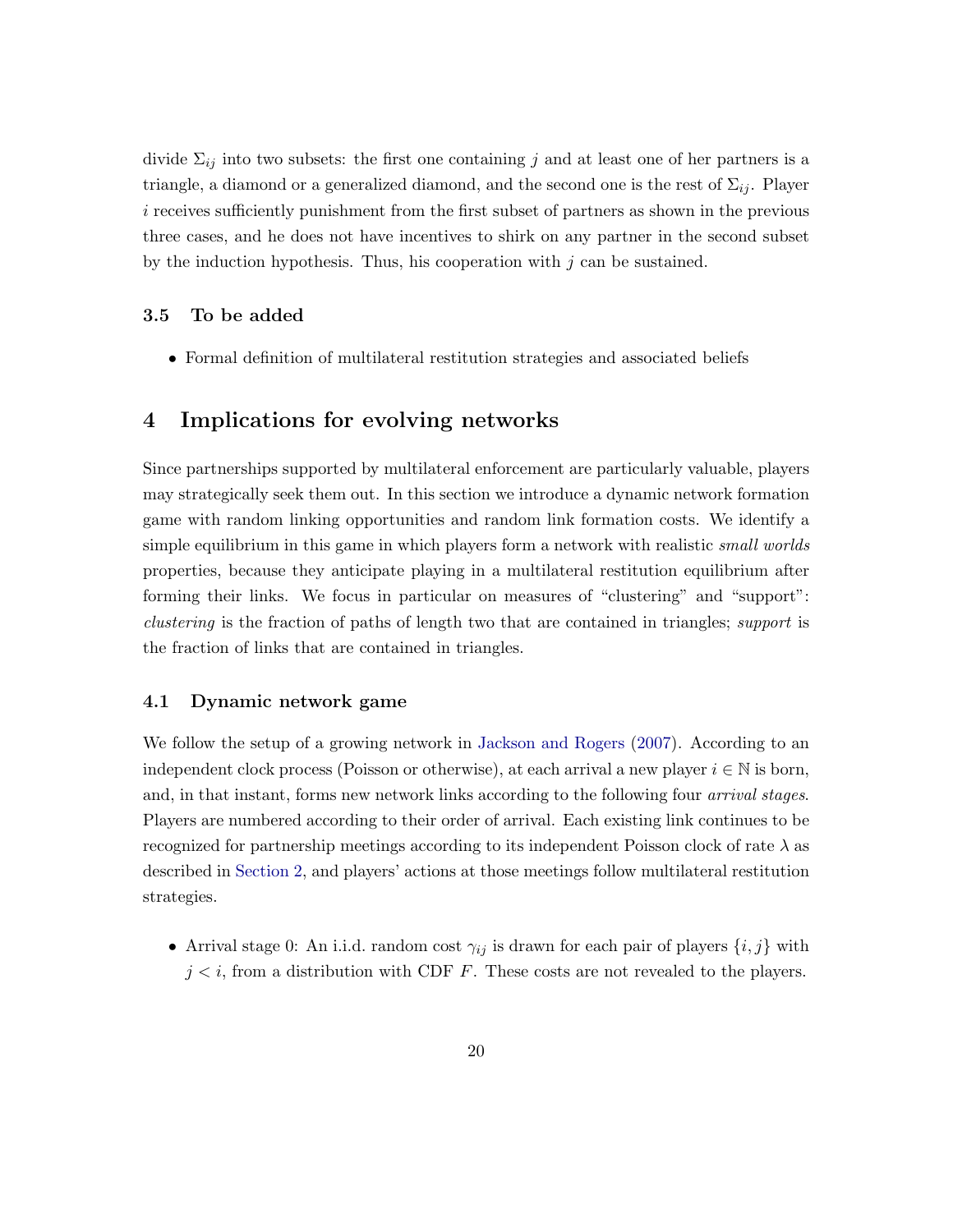- Arrival stage 1:  $m_r$  players<sup>\*</sup> are uniformly randomly selected from a pool of players born before *i*. Each selected pair  $\{i, j\}$  jointly learns their cost  $\gamma_{ij}$ . Player *i* decides which, if any, of these links to form. If i forms link ij, he pays  $2\gamma_{ij}$ .
- Arrival stage 2:  $m_n$  players<sup>\*</sup> are uniformly randomly selected from the union of i's stage-1 friends' friends. Each selected pair  $\{i, k\}$  jointly learns their cost  $\gamma_{ik}$ ; in addition, player k learns about any links that formed in her 1-neighborhood in arrival stage 1. Player i decides which, if any, of these links to form. If i forms link ik, he pays  $2\gamma_{ik}$ .<sup>[12](#page-0-0)</sup>
- Arrival stage 3: In uniform random sequence, each triple  $\{i, j, k\}$  such that ij was formed in arrival stage 1, jk is connected, and  $\{i, k\}$  was selected in arrival stage 2 but the link ik did not form, is recognized again. When triple  $\{i, j, k\}$  is recognized, the players jointly learn  $\gamma_{jk}$  and the union of their 1-neighborhoods, including links formed in arrival stages 1–2. Player i decides whether to form the jk link. If i forms the link, he pays  $2\gamma_{ik}$ .
- Arrival stage 4: All players to whom i linked simultaneously pay non-negative transfers to player i. These transfers are observed only by player i.
- ∗ If the pool of eligible players is smaller than the number to be selected, then all eligible players are selected.

At the end of these arrival stages, each player in the network observes any new links that formed in their own 1-neighborhood.

## 4.2 Network formation equilibrium

While a multilateral restitution equilibrium exists in the repeated interaction game for any network, in this section, we show that players who arrive anticipating joining a multilateral restitution equilibrium will form a network with certain realistic characteristics. For tractability, we focus on an equilibrium that is somewhat naive from the players' collective

 $12$ It is worth noting that our network-based search differs slightly from [Jackson and Rogers](#page-27-0) [\(2007\)](#page-27-0) because in their model these  $m_n$  players are chosen from the union of all  $m_r$  stage-1 players' friends regardless of whether i forms a link to them or not in Stage 1. In our setup, we assume these  $m_n$  players are chosen from friends of those who i forms links to in Stage 1. This is because anticipating cooperation, it is more beneficial to search through linked friends.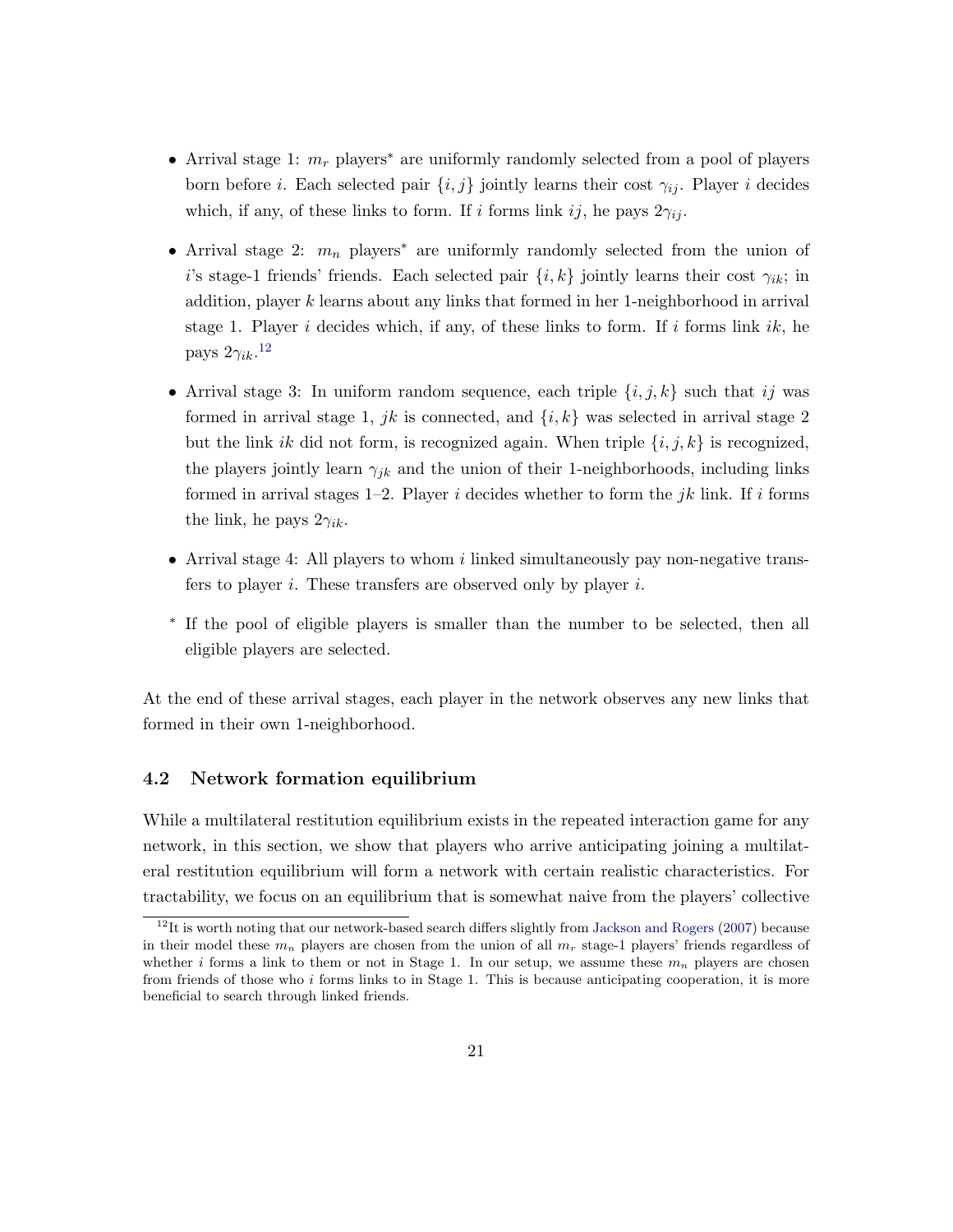perspective, due to some coordination failures. Let  $u^B = \frac{1}{2}$  $\frac{1}{2}(x^{\mathbf{B}}+y^{\mathbf{B}})$  be the utility of a link with bilateral cooperation, and let  $u^{\mathrm{T}} = \frac{1}{2}$  $\frac{1}{2}(x^{\mathrm{T}}+y^{\mathrm{T}})$  be the utility of a link with triangular cooperation. We define a "greedy linking" strategy profile for player i's arrival as follows.

- Arrival stage 1: When a pair  $\{i, j\}$  is recognized to meet, i forms link ij iff  $\gamma_{ij} \leq u^{\text{B}}$ .
- Arrival stage 2: When a pair  $\{i, k\}$  is recognized to meet, i forms link jk iff  $\gamma_{ik} \leq u^{\mathrm{T}}$ .
- Arrival stage 3: When a triple  $\{i, j, k\}$  is recognized to meet, i forms link ik iff  $\gamma_{ik} \leq u^{T} + z_{ijk}(u^{T} - u^{B}),$  where  $z_{ijk} \in \{0, 1, 2\}$  is the number of unsupported links in the triple at the time they meet.
- Arrival stage 4: If a link  $ij$  was formed but should not have been according to  $i$ 's strategy profile, then player j pays zero to player i. Otherwise, if a link ij was formed in arrival stage 1–2, then player j pays  $\gamma_{ij}$  to player i. In addition, if the link ik is formed for the triple  $\{i, j, k\}$ , then players j and k each pay player  $i\frac{1}{3}$  $\frac{1}{3}z_{ijk}(u^{\rm T} - u^{\rm B}).$

The arriving player  $i$  deems guilty any player  $j$  who deviates from the transfer he or she should have paid in arrival stage 4 if innocent; player  $i$  deems all other new neighbors innocent. The network formed upon player is arrival (assuming player i does not deviate) is denoted  $G_i$ .

It is clear that each link that should form is strictly beneficial to the (innocent) players who form it. However, the players suffer from some coordination failure in Stages 1 and 3 that causes them to forego profitable linking opportunities. In Stage 1, they fail to jointly anticipate links that may form in Stages 2 and 3; optimally anticipating later links would lead them to form some links in Stage 1 for which  $\gamma_{ij} > u^B$ . In Stage 3, they fail to jointly anticipate links that may form later in Stage 3: since supporting links are formed by a greedy algorithm rather than an optimal algorithm, a less beneficial link may be chosen early over a more beneficial one that is recognized later. Focusing on an equilibrium with these coordination failures aids in finding closed form expressions for network statistics like support and clustering, and in simulations.

The next result shows that equilibrium cooperation behaviors in Theorem [1](#page-12-2) are not disrupted by the link formation process.

**Theorem 2** (loosely stated). In the dynamic network game, there exists a multilateral restitution and greedy linking equilibrium that attains triangular effort levels on every supported link along the path of play.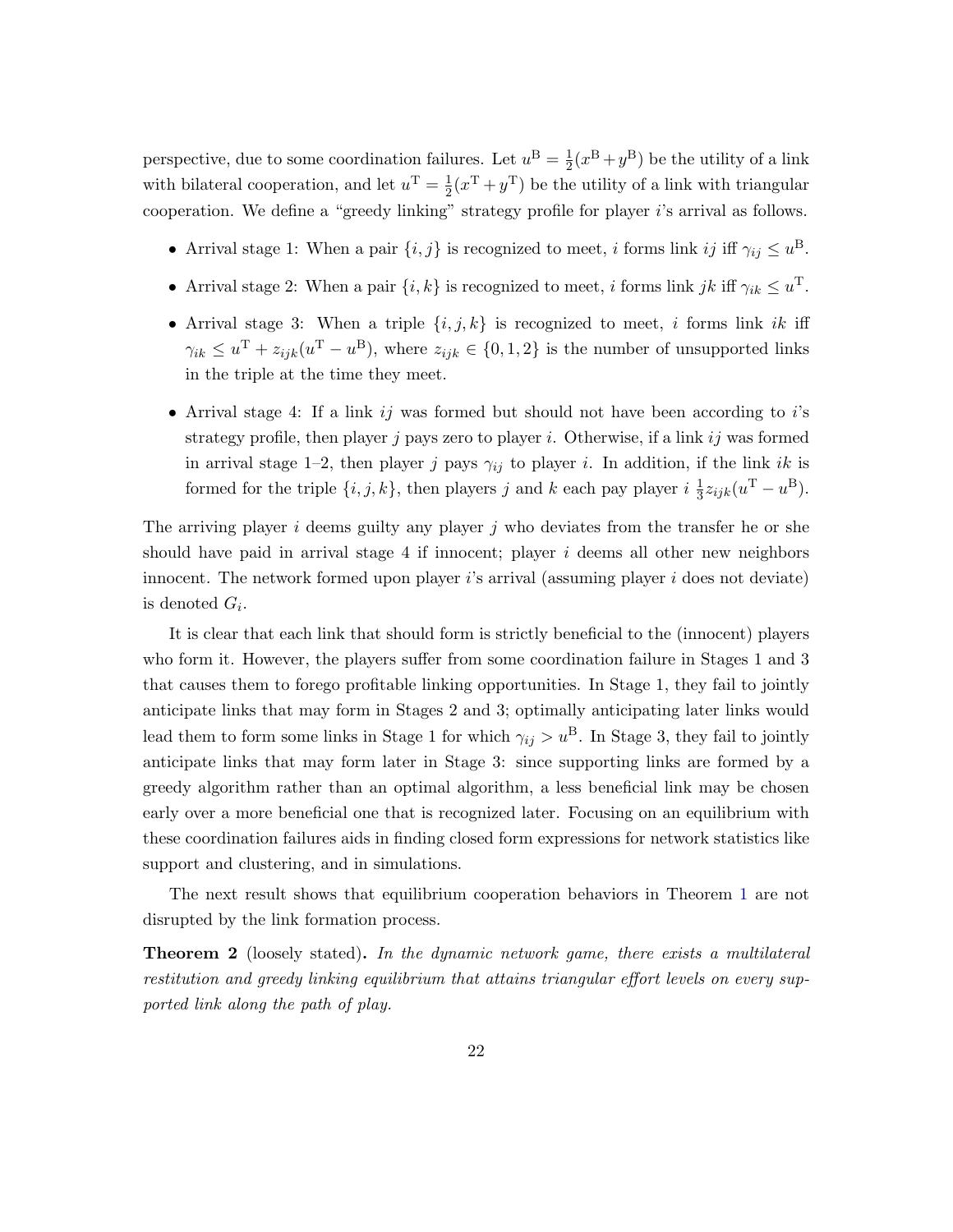Proof idea. We observe that no player has incentives to shirk and also all innocent players share information truthfully.

First, consider players  $i > j > k$ . Suppose j has shirked on k before player i is born. We claim that player j gets less value from  $i$ 's entry compared to that when j is innocent. First, the same set of links are formed by i regardless of j's guilt, because j's guilt is not anticipated by i. If j pays his share of the cost for link ij, then the link formation is identical to that when  $j$  is innocent. However,  $j$  faces weakly more punishment because  $\Sigma_{ik}(G_{i-1}) \subset \Sigma_{jk}(G_i)$ . If j does not pay his share of the cost for link ij, j immediately becomes guilty to  $i$  and thus gets zero utility from the link  $ij$ . Moreover, the set of players to punish j becomes strictly larger:  $\Sigma_{jk}(G_{i-1}) \subsetneq \Sigma_{jk}(G_i) \cup \Sigma_{ji}(G_i)$ .

Second, each innocent player  $l \in \Sigma_{jk}(G_{i-1})$  shares the information about j's shirking truthfully. This is straightforward because player  $i$  forms the same set of links, and each innocent player pays the same amount of her share of the cost for the link to i. As l's utility does not depend on whether other players know about  $j$ 's guilt, she will not benefit from withholding such information.

In arrival stage 1, each possible link forms with probability  $p_r \equiv F(u^B)$ . In arrival stage 2, players can form clusters by closing triples; each eligible link forms with probability  $p_n \equiv F(u^{\mathrm{T}})$ . In arrival stage 3, they can revisit links not formed in arrival stage 2 to support their relationships.

Remark 1. As the network grows, it inherits several properties from the results of [Jackson](#page-27-0) [and Rogers](#page-27-0) [\(2007\)](#page-27-0), including:

- Connectedness: The limiting probability that any two players are connected by a path is 1.
- Fat-tailed degree distribution: The tail of the limiting degree distribution is heavier than the exponential distribution.

These observations arise from the fact that without arrival stage 3 the network formed is essentially a [Jackson and Rogers](#page-27-0) [\(2007\)](#page-27-0) network, and then arrival stage 3 adds additional links.

<span id="page-22-0"></span>Most importantly, we address clustering and support. Let  $m = p_r m_r + p_n m_n$  and  $\rho = p_r m_r / p_n m_n.$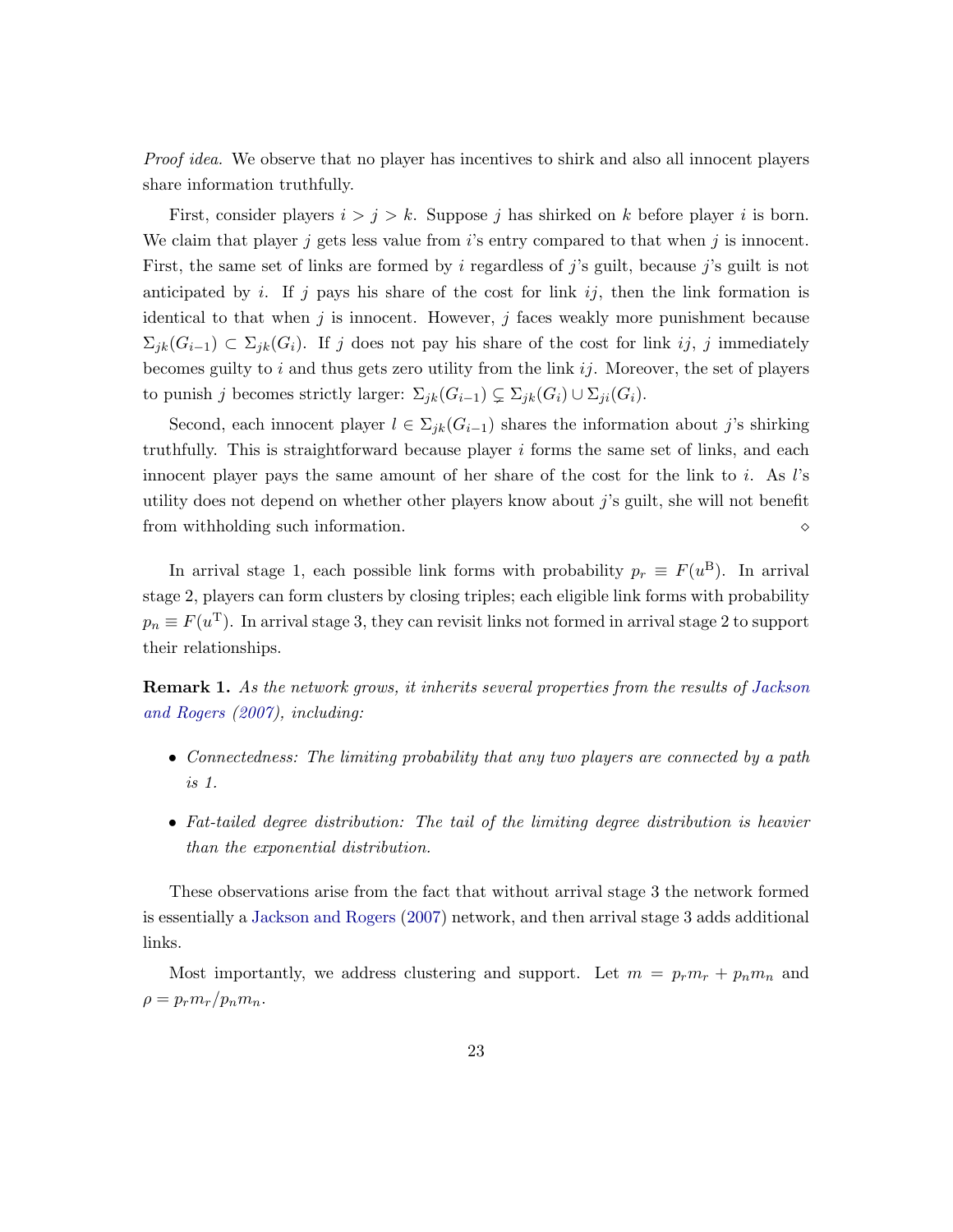Remark 2. As the network grows,

- Low clustering: The limiting probability that two neighbors of the same player are linked is strictly positive if  $\rho > 1$ , and it converges to 0 as  $m_r \to \infty$ .
- High support: The limiting probability that two linked players share a common neighbor is strictly positive, and it converges to a value above  $1 - e^{-1/\rho^*} > 0$  as  $m_r \to \infty$ , where  $\rho^* = \lim_{m_r \to \infty} \rho$ .

We begin with examining these two measures when the network is formed absent of stage 3, denoted as  $C_2$  and  $S_2$  for clustering and support, respectively. Then, we build stage 3 on top of it to bound clustering and support in the network, denoted as  $C_3$  and  $S_3$ .

Support and clustering from arrival Stages 1–2 When the network is formed without arrival stage 3, our model is very similar to [Jackson and Rogers](#page-27-0) [\(2007\)](#page-27-0). By analysis analogous to theirs, the clustering measure  $is<sup>13</sup>$  $is<sup>13</sup>$  $is<sup>13</sup>$ 

$$
C_2 = \begin{cases} 0 & \text{if } \rho \le 1; \\ \frac{6}{(1+\rho)[(3m-2)(\rho-1)+2m\rho]} & \text{if } \rho > 1. \end{cases}
$$
 (11)

We now calculate the support measure. All  $p_n m_n$  links formed by network-based search must be supported, so we focus on the  $p_r m_r$  links formed randomly. Say ij is a random link. (While we consider undirected links, we use the order  $i\dot{j}$  to indicate the link is formed by i arriving when player j is already present). There are three possibilities to support ij. First, it could be supported by another random link ik formed in player i's arrival stage 1, such that jk is linked. As the population increases, the probability of such a link jk goes to zero. Second, it could be supported by a later player  $h$ , who forms a random link hi in her arrival stage 1 and then forms  $hj$  in her arrival stage 1 or 2. Again, as the population increases, the probability of link hi goes to zero. So, we are left with the third case in which ik is formed by network-based search through the link  $jk$ , in player i's arrival stage 2.

For each of  $m_n$  players, with the probability  $\frac{1}{p_r m_r}$  it is search through player j, say through link jk, and i forms a link to k with probability  $p_n$ . Thus the probability link ij

<sup>&</sup>lt;sup>13</sup>Their clustering expression features an extra term in the numerator, to account for the fact that they allow player i to meet neighbors of a player j he met in Stage 1, even if he did not form link ij in arrival stage 2. In our model, player i meets player j's neighbors in arrival stage 3 only if the  $ij$  link was formed in arrival stage 2.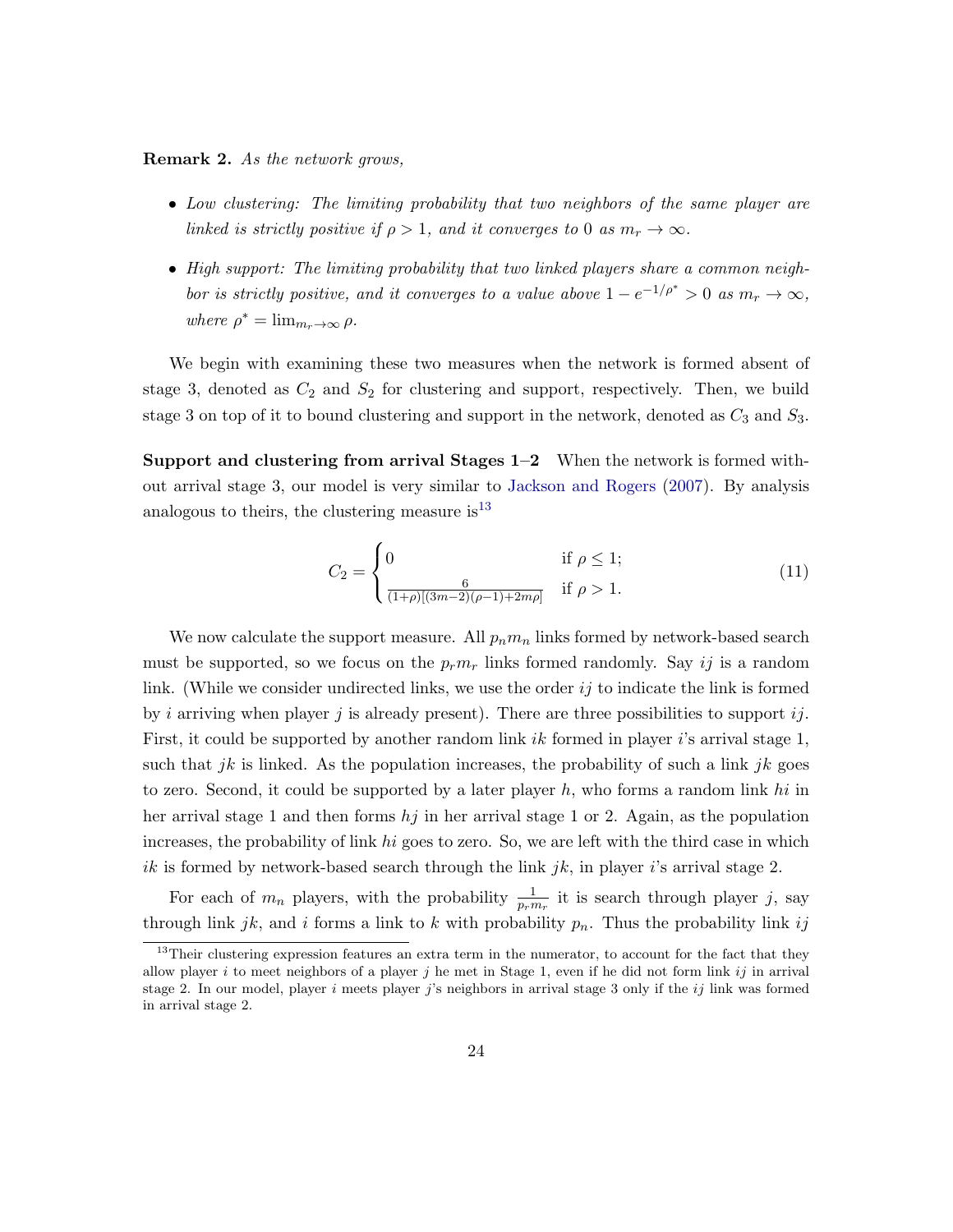is supported

<span id="page-24-0"></span>
$$
\beta_2 = 1 - \left(1 - \frac{p_n}{p_r m_r}\right)^{m_n}.
$$
\n(12)

In other words, the link ij is not supported if none of her links to all  $m_n$  friends of friends she meets supports  $ij$ . To sum up,

$$
S_2 = \frac{p_r m_r \beta_2 + p_n m_n}{p_r m_r + p_n m_n}.
$$
\n(13)

Support and clustering with arrival stage 3 We first calculate the probability, denoted as  $\beta_3$ , that a random-search link ij formed in player is arrival stage 1 does not become supported in arrival stage 2, but does become supported in arrival stage 3. Recall that each link formed in stage 3 must support one or two other links. Let  $\alpha_{3L} \equiv F(2u^T - u^B)$ be the probability of a link cost below the value of both cooperating at the triangular level  $(u^T)$  and supporting one other link  $(u^T - u^B)$ . And let  $\alpha_{3H} \equiv F(3u^T - 2u^B)$  be the the probability of a link cost below the value of both cooperating at the triangular level and supporting two other links. Using  $(12)$ , the lower bound on  $\beta_3$  is

$$
\beta_3 \ge \beta_{3L} = \left(1 - \frac{p_n}{p_r m_r}\right)^{m_n} - \left(1 - \frac{\alpha_{3L}}{p_r m_r}\right)^{m_n}.\tag{14}
$$

Let  $K_3$  be the expected number of links i forms in stage 3. Thus,  $K_3 \geq \frac{1}{2}$  $\frac{1}{2}\beta_{3L}p_r m_r$ . From right to left, this is because i has in expectation  $p_r m_r$  links formed in arrival stage 1, each of which is unsupported in arrival stage 2 but supported in arrival stage 3 with probability at least  $\beta_{3L}$ , but the link that brings the support may also support a second link and thus for a given  $i$  represents at least half of an additional link.

Putting them together, the lower bound on support in the network is

$$
S_3 \ge \frac{(\beta_2 + \beta_{3L})p_r m_r + p_n m_n + \frac{1}{2}\beta_{3L}p_r m_r}{p_r m_r + p_n m_n + \frac{1}{2}\beta_{3L}p_r m_r}.
$$
\n(15)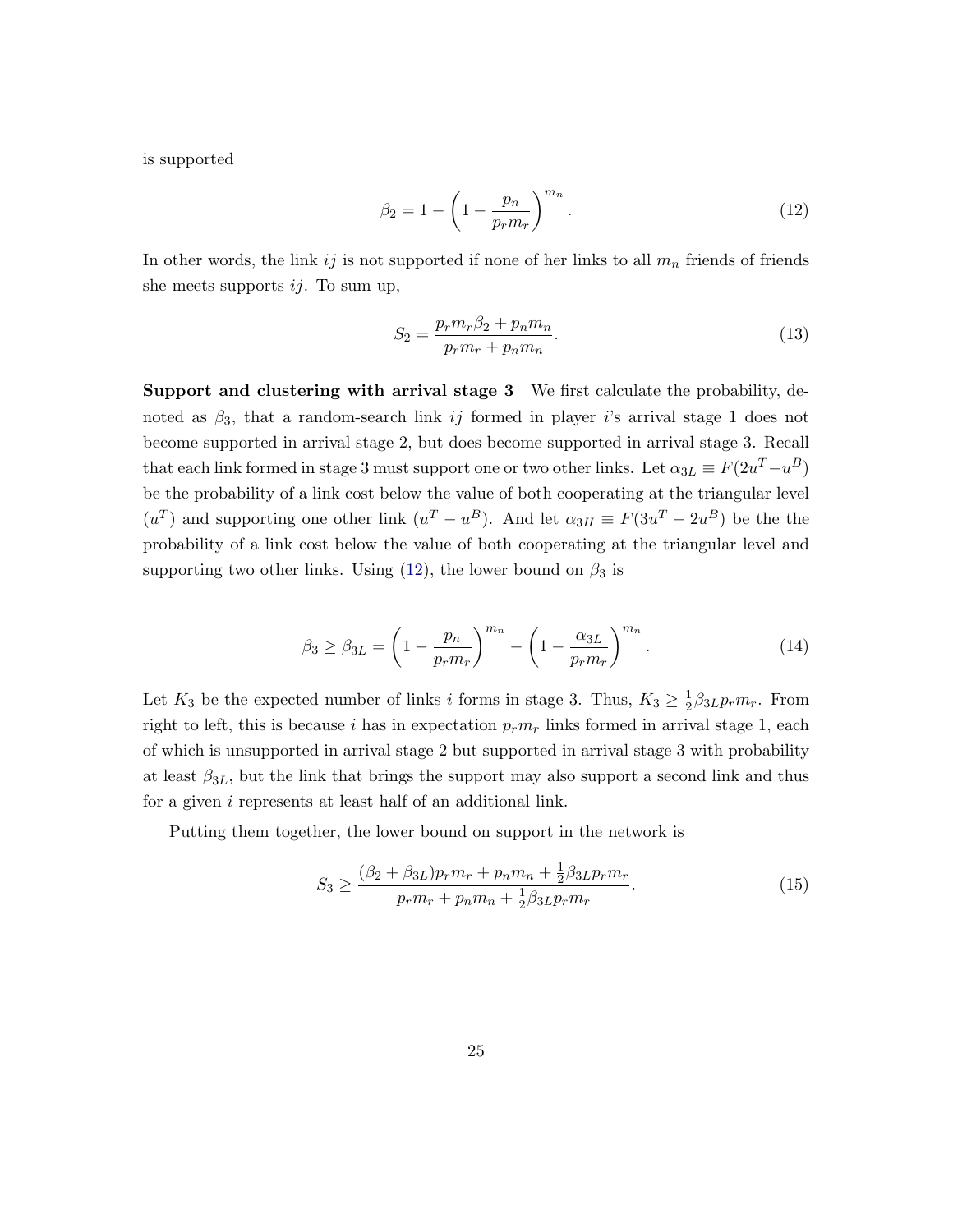Similarly, the upper bound on  $\beta_3$  is

$$
\beta_3 \le \beta_{3H} = \left(1 - \frac{p_n}{p_r m_r}\right)^{m_n} - \left(1 - \frac{\alpha_{3H}}{p_r m_r}\right)^{m_n}.\tag{16}
$$

The number of links i forms in arrival stage 3 is at most  $K_3 \leq \beta_{3HP} m_r$ . Thus, the upper bound on support in the final network is

$$
S_3 \le \frac{(\beta_2 + \beta_{3H})p_r m_r + p_n m_n + \beta_{3H} p_r m_r}{p_r m_r + p_n m_n + \beta_{3H} p_r m_r}.
$$
\n(17)

Notice that  $S_3 > S_2 > \beta_2$ , and  $\beta_2 \to 1 - e^{-1/\rho^*}$  as  $m_r \to \infty$ . Thus, we have shown the second point of Remark [2.](#page-22-0)

When  $\rho \leq 1$ ,  $C_3 = 0$ . When  $\rho > 1$ ,

$$
C_3 \le \frac{3m^2 \frac{1}{m(1+\rho)} + 3\beta_{3H} \frac{\rho m}{\rho + 1}}{\frac{m(m-1)}{2} + m^2 + \frac{m(2m\rho + 1 - \rho)}{2(\rho - 1)} + 2\beta_{3H} \frac{\rho m}{\rho + 1}},
$$
  
= 
$$
\frac{6 + 6\beta_{3H}\rho}{(1+\rho)[3m - 2 + \frac{2m\rho}{\rho - 1}] + 4\beta_{3H}\rho}.
$$
 (18)

When  $m_r \to \infty$ ,  $m \to \infty$ , and thus  $C_3$  converges to zero.

Lastly, we can obtain the level of "support-seeking" by comparing the support in the network with and without arrival stage 3. In particular, "seeking for support" is bounded between  $s_{3L} - s_2$  and  $s_{3H} - s_2$ . Some algebra shows that as  $m_r \to \infty$ , if  $\rho^* > 0$  then  $s_{3L}-s_2$  converges to a strictly positive limit. Indeed, support-seeking can be quantitatively quite significant. For example, consider  $\rho = 2$  and  $\alpha_{3L}/p_n = \alpha_{3H}/\alpha_{3L} = 2$ ; that is, the probability of forming a supported link that supports another link is twice as that of forming a supported link that supports no other link, and is half of that of forming a supported link that supports two other links. Then,  $s_2 = 0.60$ ,  $s_{3L} = 0.77$ , and  $s_{3H} = 0.92$ , so that support-seeking increases the support measure by 30–55%.

## 4.3 To be added

- Formalize Theorem 2 and proof
- Formalize Remark 2 and proof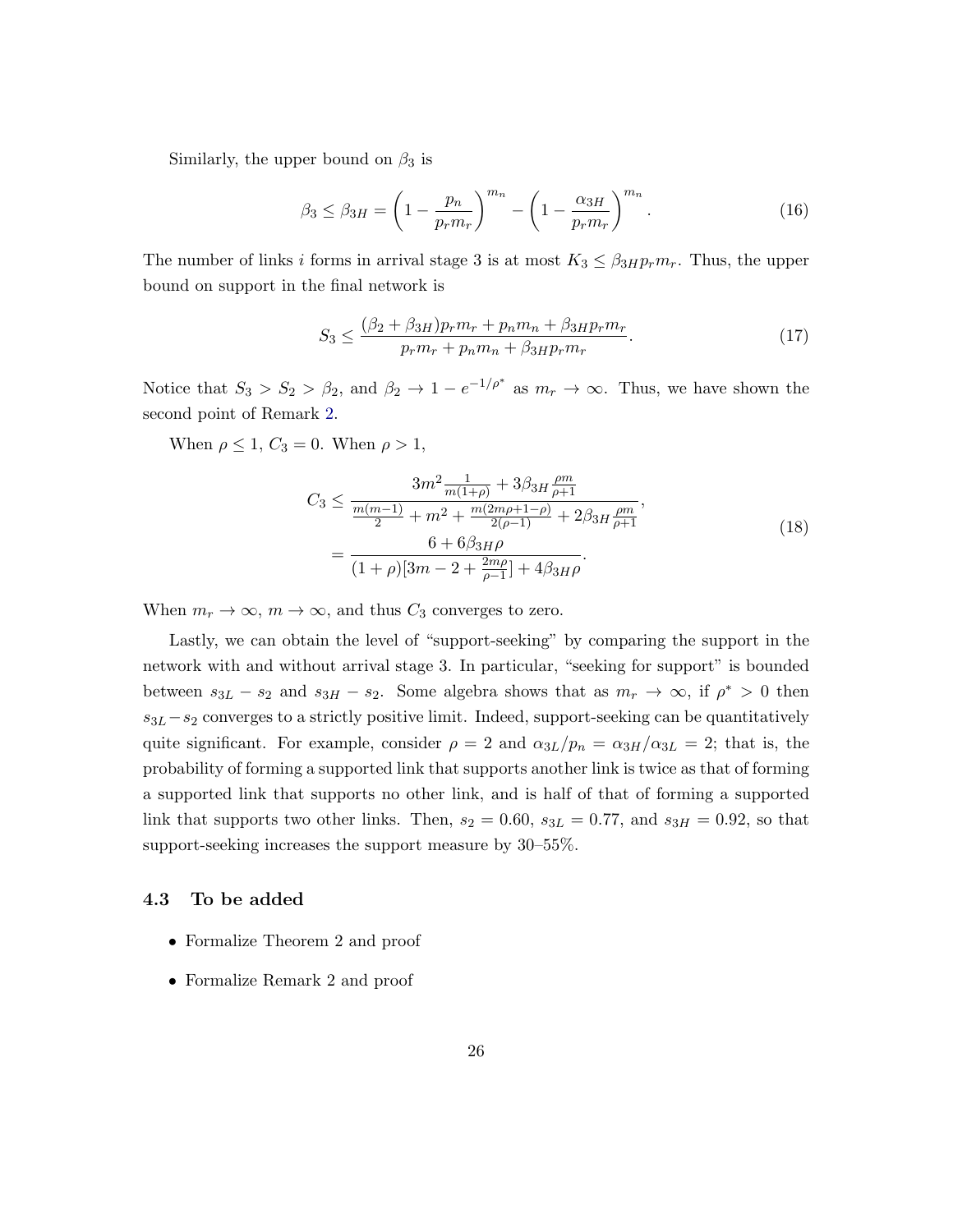• Simulation results on clustering and support: What is "low" and "high" when  $m_r \ll$  $\infty$ ? =

# 5 Concluding remarks

We introduce a class of multilateral restitution equilibria, which implements multilateral enforcement on an arbitrary network, while avoiding cascading punishments and allowing the players to know only their local neighborhoods. The key component of multilateral restitution equilibria is that guilty players are not ostracized from the community; instead they work hard with their partners to preserve the stability of the network. Then, anticipating playing the multilateral restitution equilibria, arriving players who form new links seek support for their relationships. We show that as the network grows, it exhibits high support and low clustering.

# References

- <span id="page-26-3"></span>S. Nageeb Ali and David A. Miller. Enforcing cooperation in networked societies. Working paper, 2013.
- <span id="page-26-1"></span>S. Nageeb Ali and David A. Miller. Ostracism and forgiveness. American Economic Review, 106(8):2329–2348, August 2016.
- <span id="page-26-4"></span>S. Nageeb Ali and David A. Miller. Designing markets to foster communication and cooperation. American Economic Journal: Microeconomics, 2021.
- <span id="page-26-6"></span>S. Nageeb Ali, David A. Miller, and David Yilin Yang. Renegotiation-proof multilateral enforcement. Working paper, 2016.
- <span id="page-26-2"></span>Attila Ambrus, Markus Möbius, and Adam Szeidl. Consumption risk-sharing in social networks. American Economic Review, 104(1):149–182, January 2014.
- <span id="page-26-7"></span>Pierpaolo Battigalli. Strategic independence and perfect Bayesian equilibria. Journal of Economic Theory, 70(1):201–234, July 1996.
- <span id="page-26-0"></span>Emily Breza, Arun G. Chandrasekhar, and Alireza Tahbaz-Salehi. Seeing the forest for the trees? an investigation of network knowledge. working paper, 2016.
- <span id="page-26-5"></span>Arthur Campbell. Signaling in social network and social capital formation. Economic Theory, 57(2):303–337, October 2014.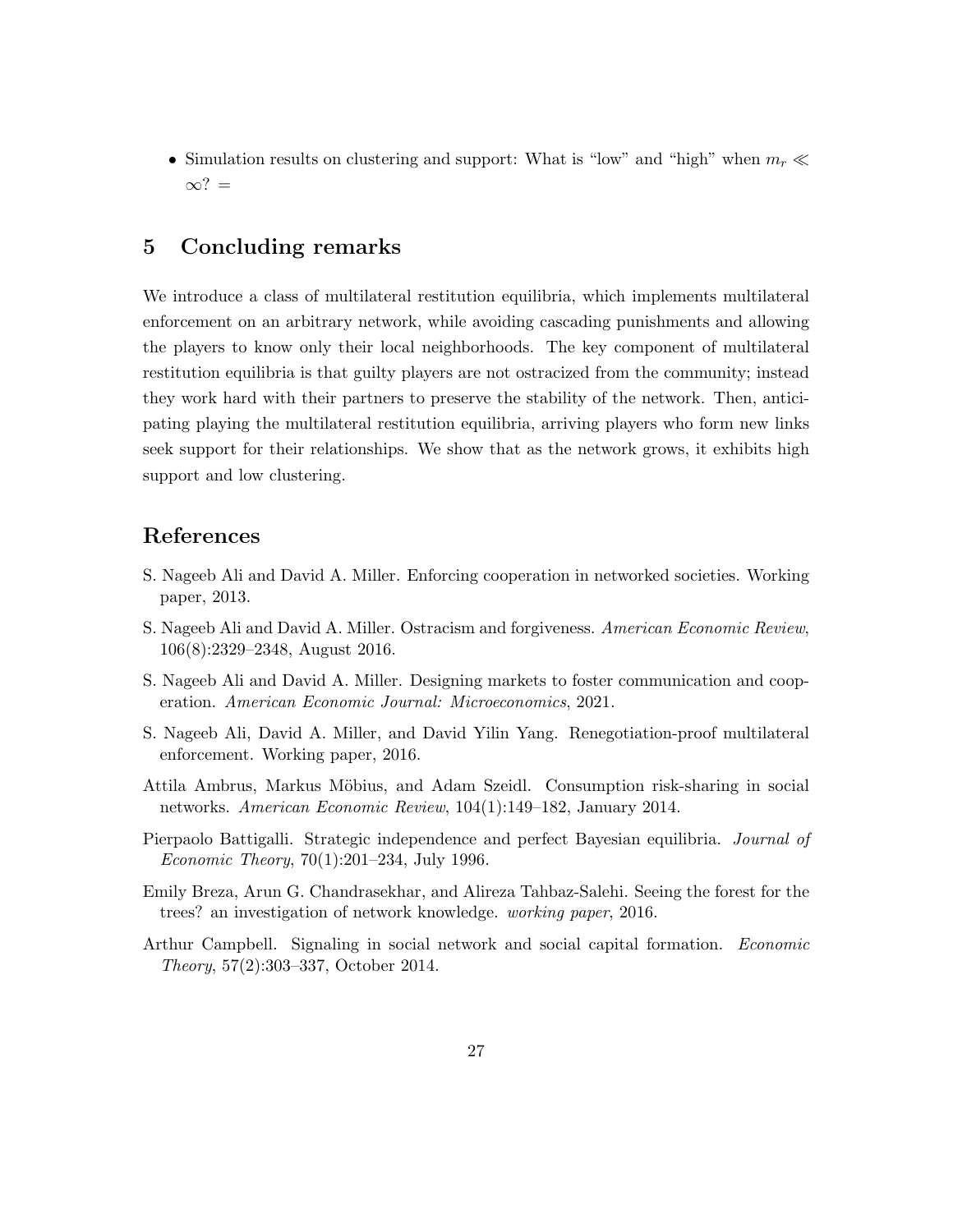- <span id="page-27-3"></span>Tiziana Casciaro. Seeing things clearly: social structure, personality, and accuracy in social network perception. Social Networks, 20(4):331-351, 1998.
- <span id="page-27-15"></span>Drew Fudenberg and Jean Tirole. Perfect Bayesian equilibrium and sequential equilibrium. Journal of Economic Theory, 53(2):236–260, April 1991.
- <span id="page-27-8"></span>Andrea Galeotti, Sanjeev Goyal, Matthew O. Jackson, Fernando Vega-Redondo, and Leeat Yariv. Network games. Review of Economic Studies, 77(1):218–244, January 2010.
- <span id="page-27-11"></span>Benjamin Golub and Yair Livne. Strategic random networks and tipping points in network formation. Working paper, November 2010.
- <span id="page-27-12"></span>Mark S. Granovetter. The strength of weak ties. American Journal of Sociology, 78: 1360–1380, 1973.
- <span id="page-27-0"></span>Matthew O. Jackson and Brian W. Rogers. Meeting strangers and friends of friends: How random are social networks? American Economic Review, 97(3):890–915, June 2007.
- <span id="page-27-1"></span>Matthew O. Jackson, Tomas Rodriguez-Barraquer, and Xu Tan. Social capital and social quilts: Network patterns of favor exchange. American Economic Review, 102(5):1857– 1897, 2012.
- <span id="page-27-5"></span>Dean Karlan, Markus Möbius, Tanya Rosenblat, and Adam Szeidl. Trust and social collateral. Quarterly Journal of Economics, 124(3):1307–1361, August 2009.
- <span id="page-27-2"></span>David Krackhardt. Assessing the political landscape: Structure, cognition, and power in organizations. Administrative Science Quarterly, 35(2):342–369, 1990.
- <span id="page-27-7"></span>Steffen Lippert and Giancarlo Spagnolo. Networks of relations and word-of-mouth communication. Games and Economic Behavior, 72:202–217, 2011.
- <span id="page-27-14"></span>Andreu Mas-Colell, Michael D. Whinston, and Jerry R. Green. *Microeconomic Theory*. Oxford University Press, New York, 1995.
- <span id="page-27-9"></span>Francesco Nava and Michele Piccione. Efficiency in repeated games with local interaction and uncertain monitoring. Theoretical Economics, 9(1):279–312, January 2014.
- <span id="page-27-6"></span>Robert B. Thompson. Measure of recovery under rule 10b-5: A restitution alternative to tort damages. Vanderbilt Law Review, 37(2):349–398, March 1984.
- <span id="page-27-10"></span>Eric van Damme. Renegotiation-proof equilibria in repeated prisoners' dilemma. Journal of Economic Theory, 47(1):206–217, 1989.
- <span id="page-27-13"></span>Joel Watson. Perfect Bayesian equilibrium: General definitions and illustrations. Working paper, January 2016. URL [http://econweb.ucsd.edu/](http://econweb.ucsd.edu/~jwatson/PAPERS/WatsonPBE2015.pdf)∼jwatson/PAPERS/ [WatsonPBE2015.pdf.](http://econweb.ucsd.edu/~jwatson/PAPERS/WatsonPBE2015.pdf)
- <span id="page-27-4"></span>Alexander Wolitzky. Cooperation with network monitoring. Review of Economic Studies,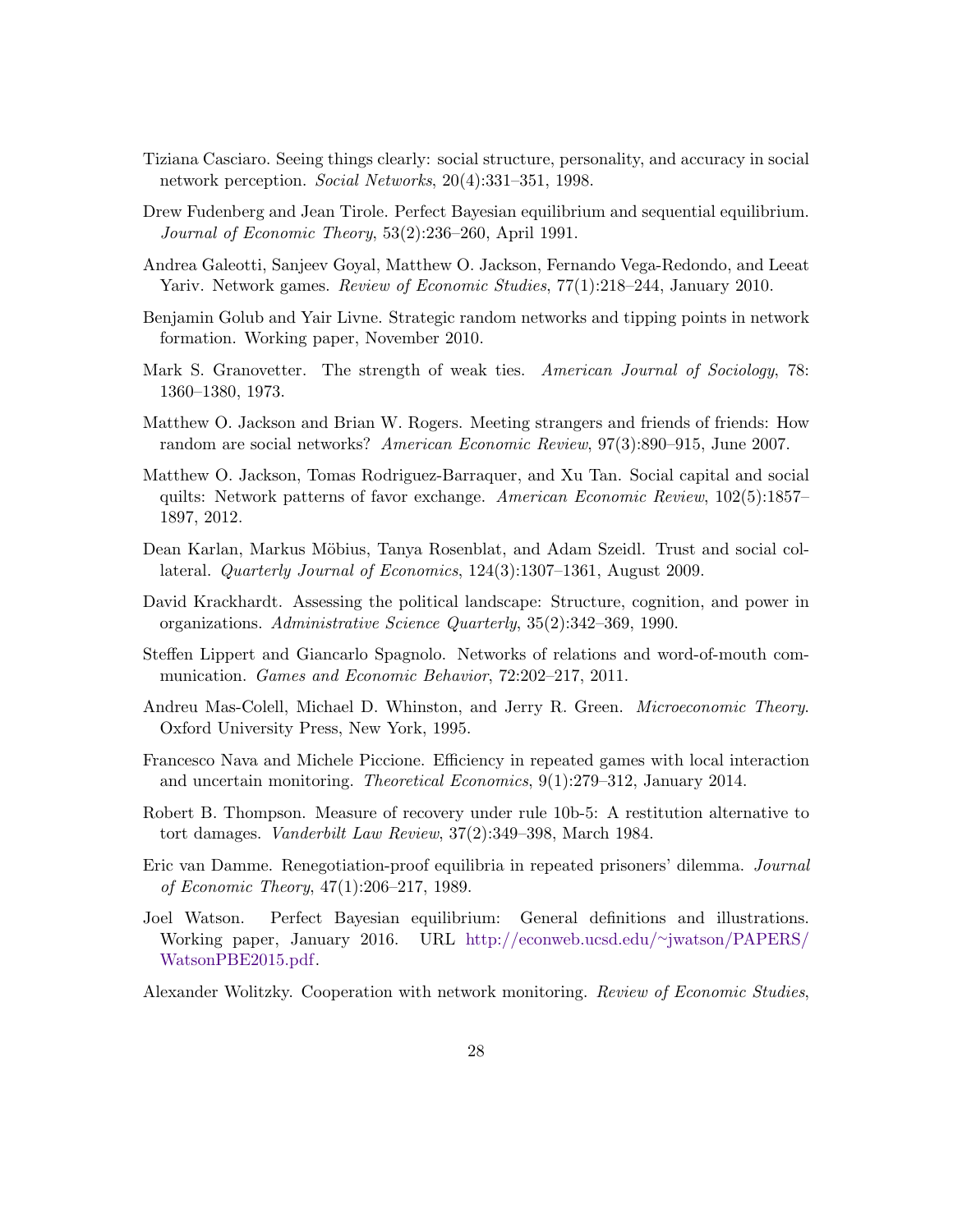80(1):395–427, January 2013.

# <span id="page-28-0"></span>A Proofs

Proof of Lemma [1.](#page-12-3) Evaluating the integrals in equation [\(4\)](#page-12-1) and rearranging, we have

$$
c(y) \le \frac{\lambda}{r}(x+y) - \frac{\lambda}{2(r+2\lambda)}(y+c(y)).
$$

Rearrange it,

<span id="page-28-1"></span>
$$
\frac{r(2r+5\lambda)}{2\lambda(r+2\lambda)}c(y) - \frac{r+4\lambda}{2(r+2\lambda)}y \leq x.
$$

Take the cost of both sides of the inequality, we have

$$
c\left(\frac{r(2r+5\lambda)}{2\lambda(r+2\lambda)}c(y) - \frac{r+4\lambda}{2(r+2\lambda)}y\right) \le c(x) = y + 2c(y). \tag{19}
$$

The last equality uses the observation that in the binding case  $-c(y^T) = -c(x^T) + b(y^T)$ .

By Assumption [1,](#page-9-0)  $c'(0) = 0$ ,  $c'(x)$  increases in x, and  $\lim_{x\to\infty} c'(x) = \infty$ . So, there exists a unique  $y > 0$  such that

$$
\frac{r(2r+5\lambda)}{2\lambda(r+2\lambda)}c(\underline{y}) = \frac{r+4\lambda}{2(r+2\lambda)}\underline{y}.
$$

The LHS of [\(19\)](#page-28-1) is zero when  $y = y$ , while the RHS must be positive, so (19) holds. Then, as y increases to infinity, the cost increases much faster than the value. As a result, when  $y$  is sufficiently large, the LHS of  $(19)$  is always higher than the RHS. Specifically, we can first identify the threshold y' such that when  $y > y'$ ,  $c(y) > y$ . By convexity,  $c(3y) \ge 3c(y) > y + 2c(y)$ . Next we can find the threshold y'' such that when  $y > y''$ ,  $r(2r+5\lambda)$  $\frac{r(2r+5\lambda)}{2\lambda(r+2\lambda)}c(y) - \frac{r+4\lambda}{2(r+2\lambda)}$  $\frac{r+4\lambda}{2(r+2\lambda)}y > 3y$ . Then when  $y > \max(y', y'')$ , LHS of [\(19\)](#page-28-1) is always higher than the RHS. Thus, there must exists a value  $y^T$  such that when  $y = y^T$ , LHS is equal to RHS, and when  $y > y^T$ , LHS is always higher than RHS.  $x^T$  can be calculated by  $c(x^{\mathrm{T}}) = y^{\mathrm{T}} + 2c(y)$ T).  $\qquad \qquad \diamond$ 

*Proof of Lemma [2.](#page-17-0)* We prove  $y^P \leq y^T$  by contradiction. Suppose  $y^P \geq y^T$ . Summing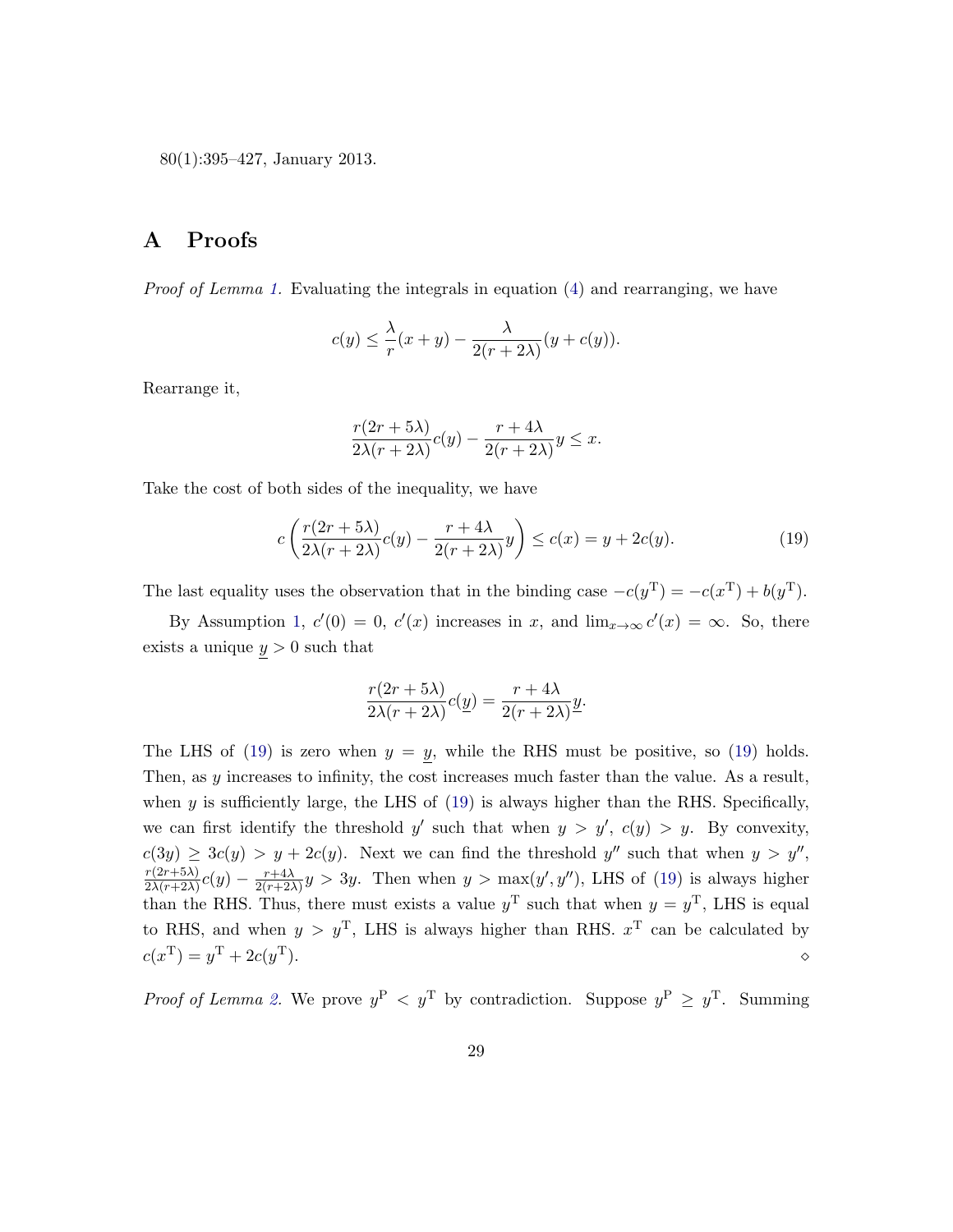$$
b(y^{P}) - c(x^{P}) = 0
$$
 and  $b(x^{P}) - c(y^{P}) = \frac{1}{2}(x^{T} + y^{T})$ , it leads to

$$
2(x^{P} + y^{P}) = x^{T} + y^{T} \leq x^{T} + y^{P}.
$$

Then  $x^T > x^P + y^P$ . On the other hand, by  $c(x^T) = c(y^T) + b(y^T)$ , we have  $c(y^P) + b(y^P)$  $c(x^{\text{T}})$ . Together with  $b(y^{\text{P}}) - c(x^{\text{P}}) = 0$ , it implies  $c(x^{\text{P}}) + c(y^{\text{P}}) > c(x^{\text{T}})$ . Since  $c(x)$  is strictly convex, it must be that  $x^T < x^P + y^P$ . It is a contradiction. So  $y^P < y^T$  must hold.

Lastly, observing that  $c(x^P) = b(y^P) < c(y^T) + b(y^T) = c(x^T)$ , so  $x^P < x^T$ .

*Proof of Lemma [3.](#page-17-1)* Note that the analysis after a deviation by j or l is identical to the analysis on a triangle network. Moreover, innocent players are always willing to implement the prescribed punishments (since they still get their equilibrium path payoffs, but would be punished themselves for any deviation), and to communicate truthfully. So it suffices to consider only equilibrium path deviations by  $i$ .

First, consider whether player i could gain by shirking on player  $j$ , on the equilibrium path. Once player k knows of i's deviation, incentives on the ik link are straightforwardly similar to the triangle case; this is also true for the  $il$  link. So we focus on what happens when i meets a partner (either k or l) who does not know of i's deviation. (Note that a partner who does know of i's deviation should demonstrate that knowledge in the pre-play communication phase.) Our class of strategy profiles does not specify whether  $i$  should work or shirk in such meetings. What is important is that whatever happens should not lead to payoffs for i that are high enough to justify shirking on j in the first place.

Suppose, after shirking on player j, player i meets player  $l$ ;  $l$  does not know of i's deviation, and i does not know whether  $k$  knows of i's deviation. Observe that on the equilibrium path, if j were not present then i would have been just indifferent between working (at effort  $x^T$  or  $y^T$ , depending on whether he moved first) and shirking on l. Now off the equilibrium path, i expects zero future payoffs on the  $ij$  link, but j's presence means  $k$  and ultimately  $l$  will learn of is original deviation sooner in expectation. This loss of future social collateral strictly reduces i's incentive to work with l, compared to the equilibrium path on a triangle network. Hence  $i$  strictly prefers to shirk on  $l$ , regardless of  $i$ 's belief about the probability that k knows of  $i$ 's deviation. (Moreover, it follows from analysis of the triangle that after shirking on  $l, i$  subsequently strictly prefers to shirk on  $k$ .)

Next consider player i (after shirking on player j) meeting player k, when k does not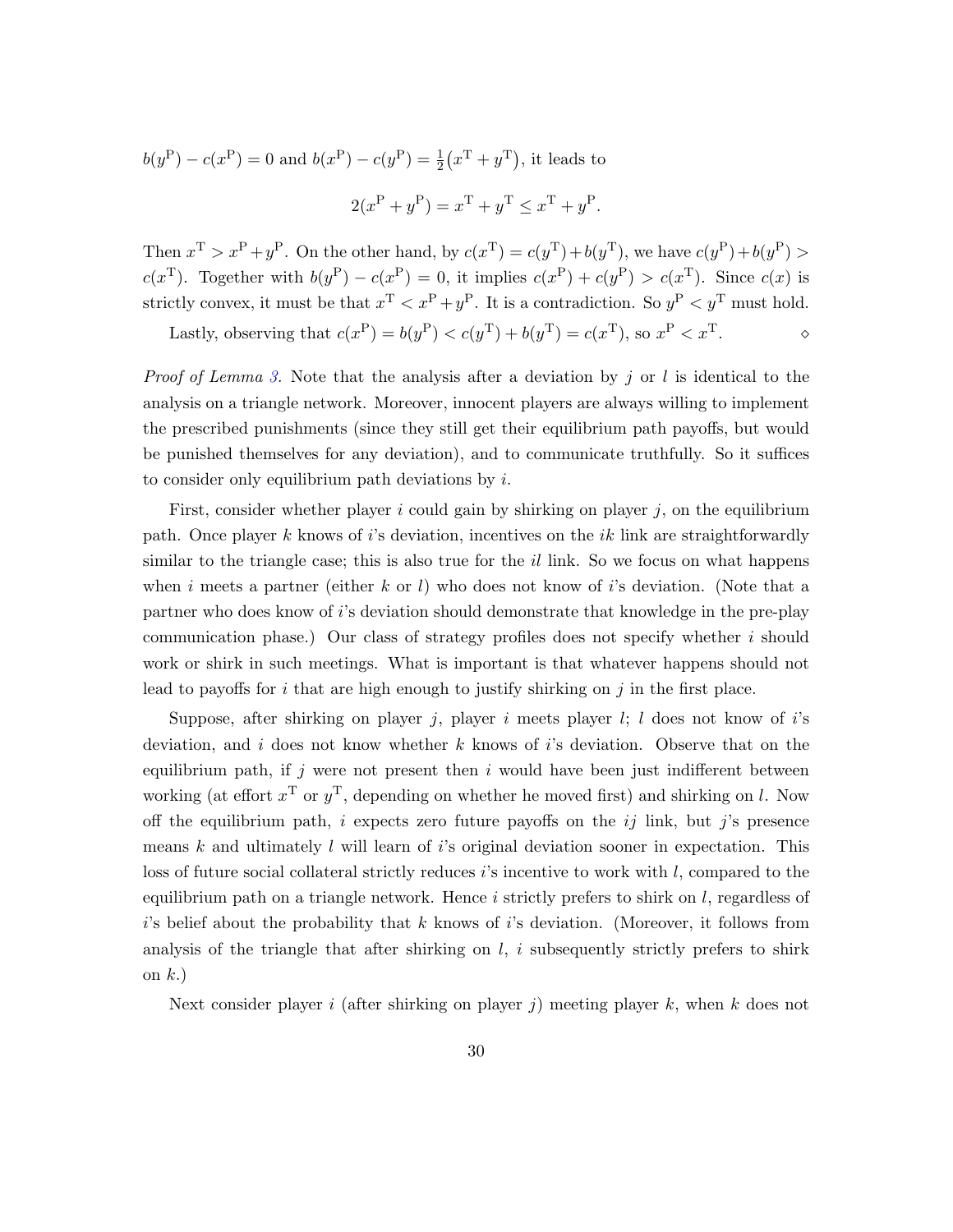know of i's deviation, and when i has not yet shirked on  $l$ . Now matters are a bit more complicated—by working rather than shirking on  $k$ , i can slow down the rate at which l learns that i has deviated. The most i can slow down the rate at which l learns of the deviation is to work with k until either k learns of is deviation from j, or i shirks on l. We already know this makes  $i$  strictly worse off on the  $ik$  link than shirking immediately (since i would be indifferent on the equilibrium path of a triangle, but here j will spread the news to  $k$ ).

The key is to show that i is also weakly worse off on the il link. That is, the payoff i gets on the il link on the equilibrium path is weakly higher than when i has deviated on j; this is satisfied if

$$
\int_0^\infty e^{-rt} \lambda \frac{1}{2} (x^{\mathsf{T}} + y^{\mathsf{T}}) dt \ge \int_0^\infty e^{-rt} e^{-2\lambda t} \left( \lambda \frac{1}{2} b(x^{\mathsf{T}}) + \lambda \int_0^\infty e^{-r\tau} e^{-2\lambda \tau} \lambda \frac{1}{2} b(x^{\mathsf{T}}) d\tau \right) dt,\tag{20}
$$

which we verify below. Note that we consider the slowest information transmission, such that the news about i's deviation goes only from j to k then to l, but not from i to k then to l. So the value on the RHS of [\(20\)](#page-30-0) is a loose upper bound on i's expected payoff on the link il after his deviation.

We now verify that  $(20)$  holds. From summing the binding incentive constraints in  $(3)$ and [\(4\)](#page-12-1) with  $b(x^{\mathrm{T}})$ , we have

<span id="page-30-1"></span><span id="page-30-0"></span>
$$
b(xT) + \int_0^\infty e^{-rt}e^{-2\lambda t} \lambda b(xT) dt = xT + yT + 2 \int_0^\infty e^{-rt} \lambda (xT + yT) dt.
$$
 (21)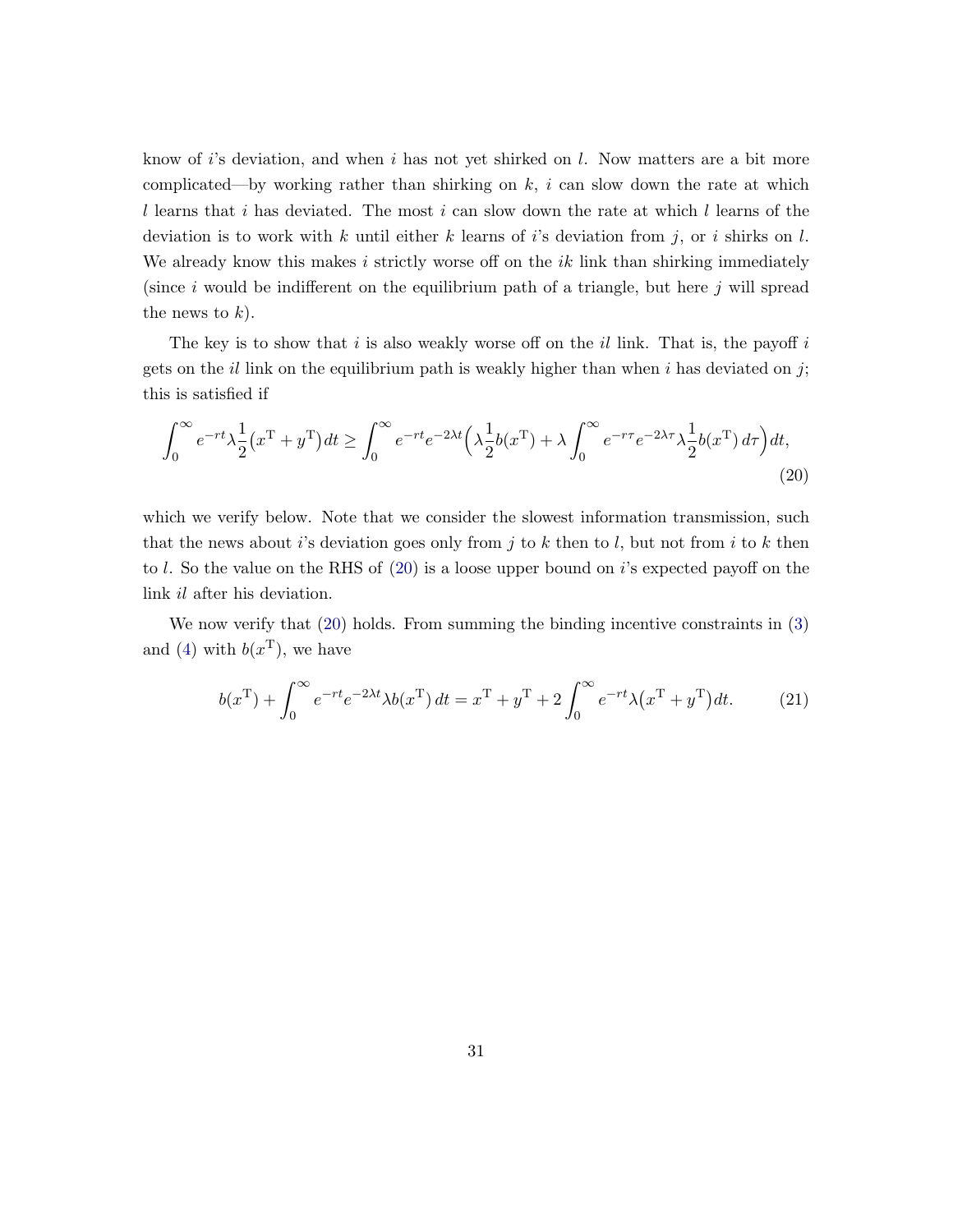Then, we simplify the RHS of equation [\(20\)](#page-30-0):

$$
\int_0^\infty e^{-rt}e^{-2\lambda t} \left(\lambda \frac{1}{2}b(x^{\mathrm{T}}) + \lambda \int_0^\infty e^{-r\tau}e^{-2\lambda \tau} \lambda \frac{1}{2}b(x^{\mathrm{T}}) d\tau\right) dt
$$
  
\n
$$
= \frac{\lambda}{r+2\lambda} \cdot \frac{1}{2} \left(b(x^{\mathrm{T}}) + \int_0^\infty e^{-rt}e^{-2\lambda t} \lambda b(x^{\mathrm{T}}) dt\right)
$$
  
\n
$$
= \frac{\lambda}{r+2\lambda} \cdot \frac{1}{2} \left(x^{\mathrm{T}} + y^{\mathrm{T}} + 2 \int_0^\infty e^{-rt} \lambda (x^{\mathrm{T}} + y^{\mathrm{T}}) dt\right)
$$
  
\n
$$
= \frac{\lambda}{r+2\lambda} \cdot \frac{1}{2} \cdot \frac{r+2\lambda}{r} (x^{\mathrm{T}} + y^{\mathrm{T}})
$$
  
\n
$$
= \frac{\lambda}{r} \cdot \frac{1}{2} (x^{\mathrm{T}} + y^{\mathrm{T}})
$$
  
\n
$$
= \int_0^\infty e^{-rt} \lambda \frac{1}{2} (x^{\mathrm{T}} + y^{\mathrm{T}}) dt,
$$

where the second equality is from  $(21)$ . Thus equation  $(20)$  holds with equality.

Then, consider whether player  $i$  could gain by shirking on player  $k$  along the equilibrium path. Since k then spreads the news to both players j and l, this is strictly worse for i than shirking on  $j$  on the equilibrium path.

Finally, consider players other than the original deviator  $i$ : as in our analysis of the triangle network above, they expect to receive equilibrium-path payoffs on all their links (being shirked on is always a surprise) and therefore have no incentive to deviate on or off the equilibrium path.

*Proof of Lemma [4.](#page-18-0)* Because ij is supported,  $|\Sigma_{ij}| \geq 2$ . We prove the lemma by induction on the number of players in  $\Sigma_{ij}$ . When  $|\Sigma_{ij}| = 2$ , the local neighborhood is a triangle, and  $i$ 's incentive to cooperate with  $j$  in a multilateral restitution strategy profile has been verified. Suppose i has incentives to cooperate with j under a multilateral restitution strategy profile when facing any punishing set such that  $|\Sigma_{ij}| \leq m \geq 2$ . Then we consider when the punishing set has size  $|\Sigma_{ij}| = m + 1 \geq 3$ .

We consider two separate cases. First, if  $i$  has is at least one partner k whose link to i is uniquely supported by j (i.e., if the ij link were removed, the ik link would be unsupported), then we partition  $\Sigma_{ij}$  as follows.  $\Sigma_{ij}^1$  includes j and all players whose links to *i* are uniquely supported by j, and  $\Sigma_{ij}^2 = \Sigma_{ij} \setminus \Sigma_{ij}^1$ . Note that players in  $\Sigma_{ij}^1 \setminus \{j\}$  do not have any links to  $\Sigma_{ij}^2$ . Therefore once i deviates on j, there is no incentive for i to delay shirking on neighbors in  $\Sigma_{ij}^1$  in order to slow the rate at which neighbors in  $\Sigma_{ij}^2$  learn he is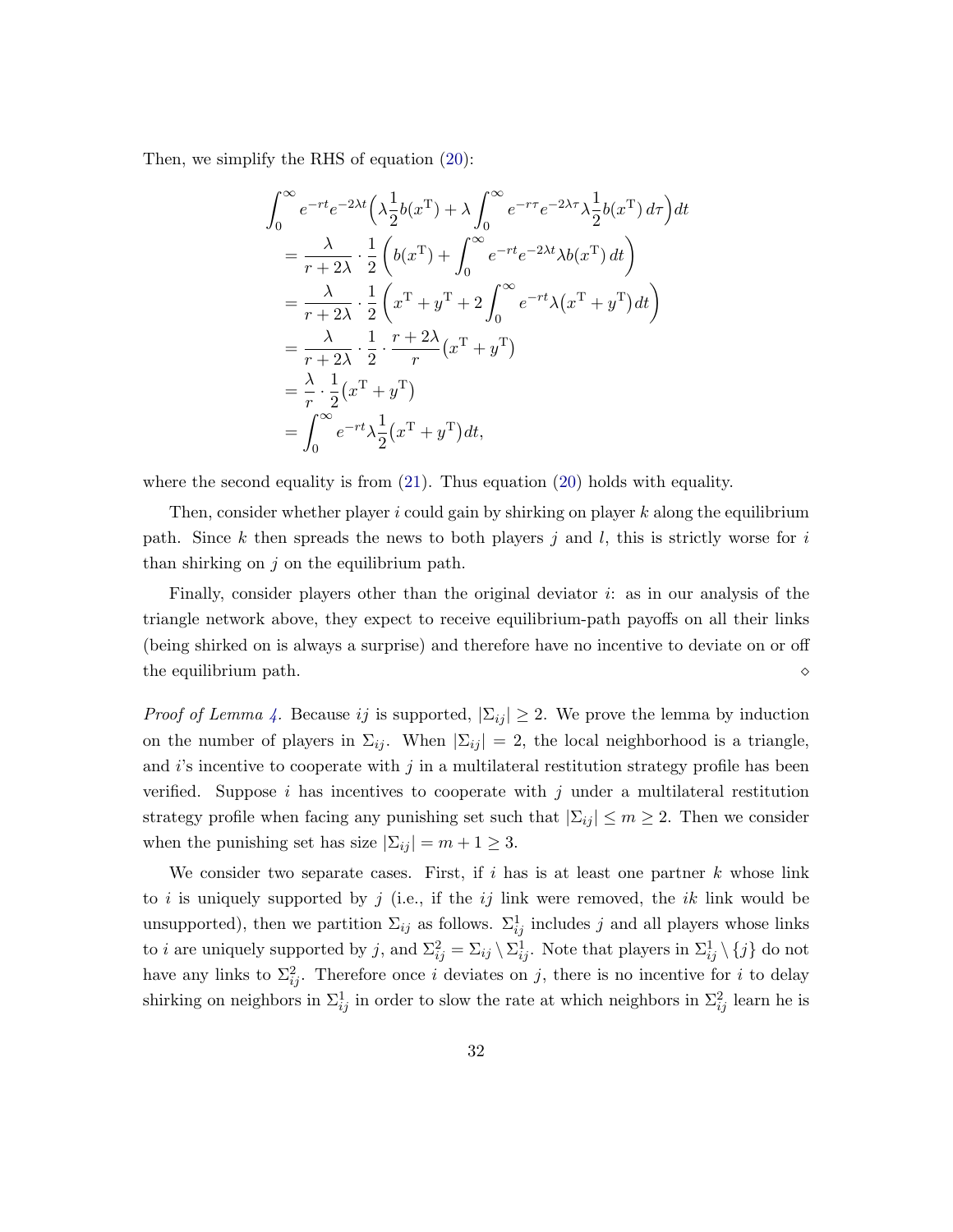guilty, nor vice versa. Hence it suffices to show that  $i$  does not gain from deviating on  $j$ separately on each subnetwork  $\{i\} \cup \sum_{ij}^1$  and  $\{i, j\} \cup \sum_{ij}^2$ . As for  $\{i\} \cup \sum_{ij}^1$ , it is a generalized diamond with *ij* being its diagonal, so by our previous analysis  $\Sigma_{ij}^1$  itself suffices to deter *i* from deviating on *j*. As for  $\{i, j\} \cup \Sigma_{ij}^2$ , it is a punishing set of size  $|\Sigma_{ij}^2| \leq m$ , which by the induction hypothesis itself suffices to deter  $i$  from deviating on  $j$ .

The second case is when there is no player whose link to player  $i$  is uniquely supported by ij. Then we arbitrarily choose player  $k$  (a common neighbor of i and j, at least one of which exists since ij is supported), and partition  $\Sigma_{ij}$  as follows.  $\Sigma_{ij}^1$  includes j, k, and any neighbor of *i* whose link to *i* is unsupported in  $\Sigma_{ij} \setminus \{i, j\}$ , while  $\Sigma_{ij}^2 = \Sigma_{ij} \setminus \Sigma_{ij}^1$ . Then  $\{i\} ∪ Σ<sup>1</sup><sub>ij</sub>$  is a generalized diamond combined with zero or more links among  $Σ<sup>1</sup><sub>ij</sub>$ . Since the added links (none of which directly involve  $i$ ) aid in distributing information about i's deviation on j among the players in  $\Sigma_{ij}^1$ ,  $\Sigma_{ij}^1$  itself suffices to deter i from deviating on j. As in the first case,  $\Sigma_{ij}^2$  is a punishing set of size  $|\Sigma_{ij}^2| \leq m$ , which by the induction hypothesis itself suffices to deter  $i$  from deviating on  $j$ . So the overall punishment from  $\Sigma_{ij}$  deters i from deviating on j.

Off the equilibrium path, by Lemma [2](#page-17-0) the same analysis applies to any innocent player, even if she has guilty neighbors.

Evidently the strategies form an equilibrium, which by construction is robust and 2-  $\alpha$ local.

## B Extensions and discussion

## B.1 Sequential vs. simultaneous moves

We show that players earn strictly higher expected payoffs from sequential moves. We prove this result for bilateral cooperation, and it is straightforward to extend it to triangular cooperation. Recall that in a bilateral cooperation, players use  $x^{\text{B}}$  and  $y^{\text{B}}$  when they move sequentially, and let them both use  $z<sup>B</sup>$  when they move simultaneously.

<span id="page-32-0"></span>**Remark 3.** In a bilateral cooperation:  $x^B > z^B$  and  $y^B > z^B$ .

Proof. If players move simultaneously, their incentive constraint is

$$
0 \le -c(z) + \int_0^\infty e^{-rt} \lambda z dt = -c(z) + \frac{\lambda}{r} z
$$